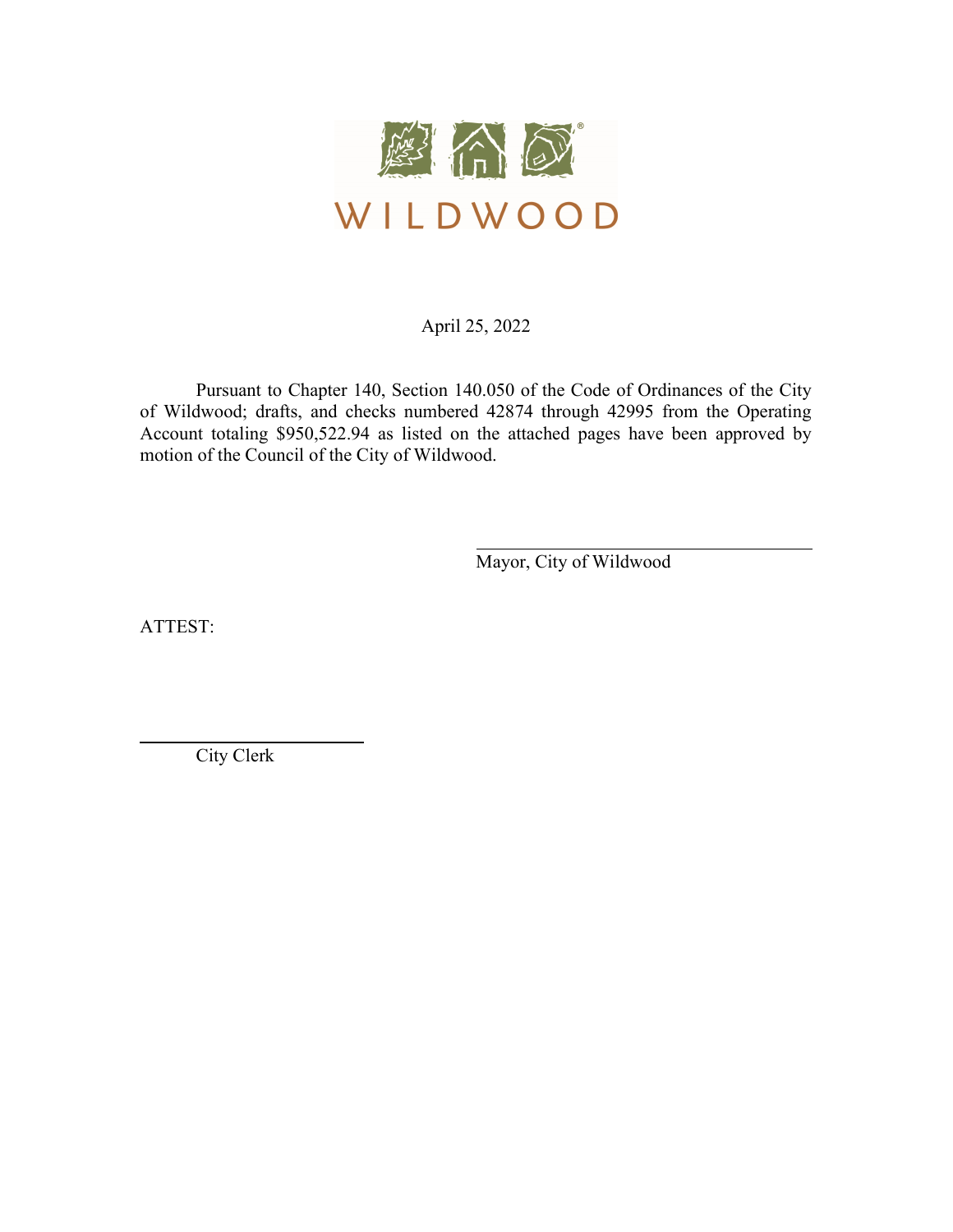

| <b>Vendor Name</b>                    | Payable Number | <b>Description (Item)</b>                      | <b>Account Number</b> | <b>Account Name</b>           | <b>Payment Date</b> | <b>Payment Number</b> | Amount   |
|---------------------------------------|----------------|------------------------------------------------|-----------------------|-------------------------------|---------------------|-----------------------|----------|
| ACOUSTIC ASSOCIATES, LTD.             | 18331          | <b>Acoustical Services</b>                     | 10-5-50-350-00        | <b>Contractual Services</b>   | 03/31/2022          | 42874                 | 600.00   |
| <b>ADGRAPHIX</b>                      | 50198          | <b>City Shields</b>                            | 10-5-60-230-00        | Miscellaneous                 | 03/31/2022          | 42875                 | 180.00   |
| ARAMARK UNIFORM SERVICES,617000052356 |                | <b>Floor Mat Service</b>                       | 10-5-10-220-00        | Maintenance-Building          | 03/31/2022          | 42876                 | 44.76    |
| BLUE CHIP EXTERMINATING, I 9721232    |                | Pest Control Svcs - OPS                        | 10-5-40-350-01        | Park Maintenance              | 03/31/2022          | 42877                 | 56.00    |
| BLUE CHIP EXTERMINATING, I 9739087    |                | Pest Control Svcs-CH                           | 10-5-10-220-00        | Maintenance-Building          | 03/31/2022          | 42877                 | 50.00    |
| BUERCK WALLSCAPES, INC                | SUP2021-193    | SUP2021-193 16425 Sundance 20-2230             |                       | P & Z Escrow                  | 03/31/2022          | 42878                 | 500.00   |
| ENGELMEYER & PEZZANI, LLC             | <b>INV2687</b> | Legal Services - Court                         | 10-5-60-102-00        | Elected/Appointed Officials   | 03/31/2022          | 42879                 | 207.00   |
| FEATURE GROUP U.S.A.                  | 4864           | Hosting Package - 2022                         | 10-5-50-350-00        | <b>Contractual Services</b>   | 03/31/2022          | 42880                 | 515.00   |
| <b>GERARD GRUS</b>                    | SUP2021-133    | SUP2021-133 16844 Manches 20-2230              |                       | P & Z Escrow                  | 03/31/2022          | 42881                 | 1,000.00 |
| HEARTLAND COCA COLA BOTT 5992206788   |                | Refreshments for Meetings &  10-5-40-269-00    |                       | Supplies - Recreation         | 03/31/2022          | 42882                 | 705.40   |
| HOME DEPOT CREDIT SERVICE 1023020     |                | Trash Receptacles - Communit 10-5-40-739-00    |                       | <b>Community Garden</b>       | 03/31/2022          | 42883                 | 303.76   |
| HOME DEPOT CREDIT SERVICE 1523704     |                | Water Jugs-Lawn & Garden S 10-5-40-266-00      |                       | Supplies-General              | 03/31/2022          | 42883                 | 20.97    |
| HOME DEPOT CREDIT SERVICE 5052525     |                | Master Lock - Community Gar 10-5-40-739-00     |                       | <b>Community Garden</b>       | 03/31/2022          | 42883                 | 19.48    |
| HOME DEPOT CREDIT SERVICE 5052525A    |                | Post Cap - CP                                  | 10-5-40-350-01        | Park Maintenance              | 03/31/2022          | 42883                 | 4.57     |
| HOME DEPOT CREDIT SERVICE 52806       |                | Wooden Stakes - Community  10-5-40-739-00      |                       | Community Garden              | 03/31/2022          | 42883                 | 102.84   |
| HOME DEPOT CREDIT SERVICE 8034442     |                | Handles-Information Boards-CP 10-5-40-266-00   |                       | Supplies-General              | 03/31/2022          | 42883                 | 10.32    |
| HOME DEPOT CREDIT SERVICE 8042447     |                | Replacemt Keys-Salt Storage F 10-5-70-230-00   |                       | Miscellaneous                 | 03/31/2022          | 42883                 | 8.94     |
| J WYATT CONTRACTING, INC.             | GP2021-131     | GGP2021-131 18516 Red Tail  20-2230            |                       | P & Z Escrow                  | 03/31/2022          | 42884                 | 500.00   |
| <b>METROPOLITAN BUILD</b>             | SUP2021-030    | SUP2021-030 16326 Black Che 20-2230            |                       | P & Z Escrow                  | 03/31/2022          | 42885                 | 500.00   |
| MISSOURI LAWYERS MEDIA                | 745348377      | Public Hearing Notice - P&Z                    | 10-5-50-244-00        | <b>Public Notices</b>         | 03/31/2022          | 42886                 | 111.36   |
| MURPHY COMPANY                        | 207477         | <b>HVAC Repairs</b>                            | 10-5-10-220-00        | Maintenance-Building          | 03/31/2022          | 42887                 | 1,124.95 |
| MUTUAL OF OMAHA                       | 001339954716   | Life & Disability                              | 10-2050               | Employee W/holding Payable    | 03/31/2022          | 42888                 | 587.69   |
| MUTUAL OF OMAHA                       | 001339954716   | Life & Disability                              | 10-5-10-142-00        | Insurance (Life & Disability) | 03/31/2022          | 42888                 | 271.42   |
| MUTUAL OF OMAHA                       | 001339954716   | Life & Disability                              | 10-5-20-142-00        | Insurance (Life & Disability) | 03/31/2022          | 42888                 | 110.78   |
| MUTUAL OF OMAHA                       | 001339954716   | Life & Disability                              | 10-5-30-142-00        | Insurance (Life & Disability) | 03/31/2022          | 42888                 | 121.65   |
| MUTUAL OF OMAHA                       | 001339954716   | Life & Disability                              | 10-5-40-142-00        | Insurance (Life & Disability) | 03/31/2022          | 42888                 | 46.48    |
| MUTUAL OF OMAHA                       | 001339954716   | Life & Disability                              | 10-5-50-142-00        | Insurance (Life & Disability) | 03/31/2022          | 42888                 | 399.87   |
| MUTUAL OF OMAHA                       | 001339954716   | Life & Disability                              | 10-5-70-142-00        | Insurance (Life & Disability) | 03/31/2022          | 42888                 | 393.18   |
| NEWSMAGAZINE NETWORK                  | 13888R         | Ad - Senior Programs                           | 10-5-50-244-00        | <b>Public Notices</b>         | 03/31/2022          | 42889                 | 150.00   |
| PORTABLE WATER CLOSET, LLC 44211      |                | Restroom Services - Lawn&Ga 10-5-40-262-00     |                       | <b>Service Contracts</b>      | 03/31/2022          | 42890                 | 230.00   |
| PORTABLE WATER CLOSET, LLC 44480      |                | <b>Restroom Services</b>                       | 10-5-40-262-00        | Service Contracts             | 03/31/2022          | 42890                 | 4,740.00 |
| PORTABLE WATER CLOSET, LLC 44481      |                | Restroom Services - Centaur T 10-5-40-262-00   |                       | <b>Service Contracts</b>      | 03/31/2022          | 42890                 | 470.00   |
| REJIS COMMISSION                      | 480893         | Court Database                                 | 10-5-30-250-00        | <b>Internet Connection</b>    | 03/31/2022          | 42891                 | 160.00   |
| RICOH USA, INC.                       | 1091593143     | Copy Machine - Print Cartridges 10-5-50-268-00 |                       | Supplies-Office               | 03/31/2022          | 42892                 | 66.50    |
| RICOH USA, INC.                       | 1091593143     | Copy Machine - Print Cartridges 10-5-70-268-00 |                       | Supplies-Office               | 03/31/2022          | 42892                 | 66.50    |
| ROTOLITE OF ST. LOUIS, INC.           | 0285678        | Xerographic Bond Paper                         | 10-5-50-268-00        | Supplies-Office               | 03/31/2022          | 42893                 | 63.30    |
| ROTOLITE OF ST. LOUIS, INC.           | 0285678        | Xerographic Bond Paper                         | 10-5-70-268-00        | Supplies-Office               | 03/31/2022          | 42893                 | 63.30    |
| SAFEGUARD BUSINESS SYSTE 034845861    |                | Operating Account Deposit Sli 10-5-10-242-00   |                       | <b>Printing Expense</b>       | 03/31/2022          | 42894                 | 90.48    |

# **Expense Approval Report**

Wildwood, MO By (None) Payment Dates 3/29/2022 - 4/25/2022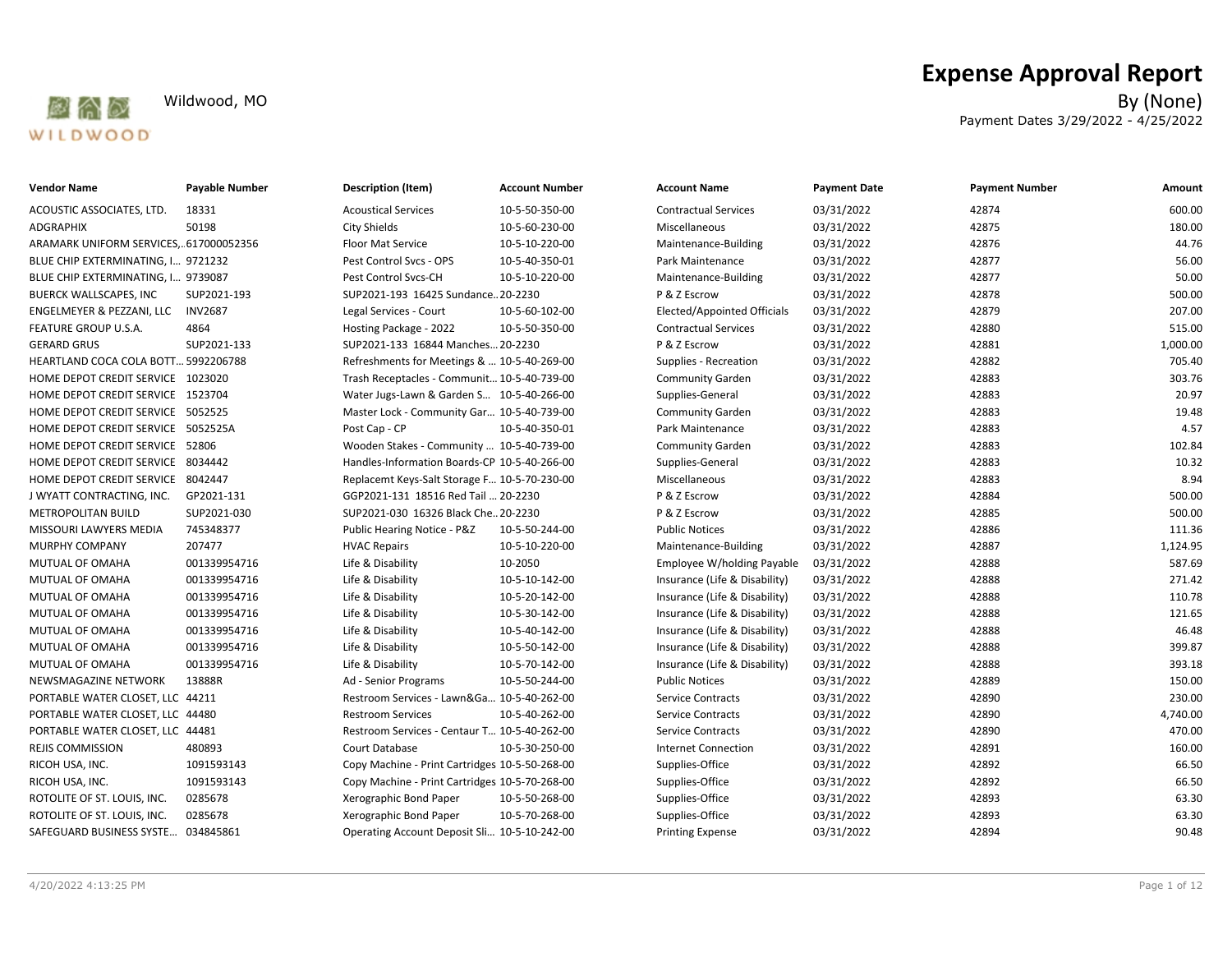| Vendor Name                           | <b>Payable Number</b> | <b>Description (Item)</b>                      | <b>Account Number</b> | <b>Account Name</b>                  | <b>Payment Date</b> | <b>Payment Number</b> | Amount    |
|---------------------------------------|-----------------------|------------------------------------------------|-----------------------|--------------------------------------|---------------------|-----------------------|-----------|
| <b>STRUCTURE SOLUTIONS</b>            | SUP2022-013           | SUP2022-013 121 Boathouse  20-2230             |                       | P & Z Escrow                         | 03/31/2022          | 42895                 | 500.00    |
| T. HILL CONSTRUCTION INC              | 5516                  | Remove Grafitti-LeCave Parkin 10-5-40-350-01   |                       | Park Maintenance                     | 03/31/2022          | 42896                 | 633.00    |
| <b>ZIPP EXPRESS</b>                   | 4929-66506            | <b>Courier Service</b>                         | 10-5-50-350-00        | <b>Contractual Services</b>          | 03/31/2022          | 42897                 | 35.00     |
| ZIPP EXPRESS                          | 4929-66575            | <b>Courier Service</b>                         | 10-5-50-350-00        | <b>Contractual Services</b>          | 03/31/2022          | 42897                 | 35.00     |
| ARAMARK REFRESHMENT SER 10101452R     |                       | Refund                                         | 10-5-10-266-00        | Supplies-General                     | 04/07/2022          | 42898                 | $-198.48$ |
| ARAMARK REFRESHMENT SER 12416474      |                       | Refreshment Service - Filter                   | 10-5-10-266-00        | Supplies-General                     | 04/07/2022          | 42898                 | 253.17    |
| ARAMARK UNIFORM SERVICES,617000054976 |                       | <b>Floor Mat Service</b>                       | 10-5-10-220-00        | Maintenance-Building                 | 04/07/2022          | 42899                 | 44.76     |
| BLUE CHIP EXTERMINATING, I 9739766    |                       | Pest Control Svcs-Al Foster Res10-5-40-350-01  |                       | Park Maintenance                     | 04/07/2022          | 42900                 | 75.00     |
| CARDINAL COURT REPORTING  CT 4105     |                       | Reporting Services - BOA                       | 10-5-50-350-00        | <b>Contractual Services</b>          | 04/07/2022          | 42901                 | 240.00    |
| <b>COLLECTOR OF REVENUE STL</b>       | 6366                  | Property Tax Due 4064 Henck 17-5-40-480-64     |                       | Poertner Park                        | 04/07/2022          | 42902                 | 3,282.53  |
| COMMERCE BANK                         | 042941                | Adobe Software                                 | 10-5-10-293-00        | Computer System Under \$5K           | 04/07/2022          | 42903                 | 67.96     |
| <b>COMMERCE BANK</b>                  | 042941                | Adobe Software                                 | 10-5-10-293-14        | Computer System Under \$5K           | 04/07/2022          | 42903                 | 79.99     |
| <b>COMMERCE BANK</b>                  | 042941                | Adobe Software                                 | 10-5-20-293-00        | Computer System Under \$5K           | 04/07/2022          | 42903                 | 33.98     |
| <b>COMMERCE BANK</b>                  | 042941                | Adobe Software                                 | 10-5-30-293-00        | Computer System Under \$5K           | 04/07/2022          | 42903                 | 16.99     |
| <b>COMMERCE BANK</b>                  | 042941                | Adobe Software                                 | 10-5-50-293-00        | Computer System Under \$5K           | 04/07/2022          | 42903                 | 147.95    |
| <b>COMMERCE BANK</b>                  | 042941                | Adobe Software                                 | 10-5-70-293-00        | Computer System Under \$5K           | 04/07/2022          | 42903                 | 50.97     |
| <b>COMMERCE BANK</b>                  | 101238                | Lodging MoCCFOA Spring Conf 10-5-20-274-00     |                       | Travel                               | 04/07/2022          | 42903                 | 232.67    |
| COMMERCE BANK                         | 184585                | Refund Lodging MoCCFOA Spr 10-5-20-274-00      |                       | Travel                               | 04/07/2022          | 42903                 | $-8.37$   |
| <b>COMMERCE BANK</b>                  | 200221R               | Reverse Charge-Pet Tags.Com - 10-5-40-266-00   |                       | Supplies-General                     | 04/07/2022          | 42903                 | $-198.00$ |
| <b>COMMERCE BANK</b>                  | 207334                | Employee Retirement Lunche 10-5-10-264-00      |                       | Meetings & Special Events            | 04/07/2022          | 42903                 | 79.96     |
| <b>COMMERCE BANK</b>                  | 218415                | Gluten-Free Lunch-Retirement 10-5-10-264-00    |                       | <b>Meetings &amp; Special Events</b> | 04/07/2022          | 42903                 | 14.00     |
| <b>COMMERCE BANK</b>                  | 337579                | GFOA Budget Award App Fee 10-5-10-230-00       |                       | Miscellaneous                        | 04/07/2022          | 42903                 | 445.00    |
| <b>COMMERCE BANK</b>                  | 688506                | Employee Retirement Lunche 10-5-10-264-00      |                       | <b>Meetings &amp; Special Events</b> | 04/07/2022          | 42903                 | 286.44    |
| <b>COMMERCE BANK</b>                  | 736153                | Coffee with the Mayor                          | 10-5-20-264-00        | <b>Meetings &amp; Special Events</b> | 04/07/2022          | 42903                 | 28.37     |
| COMMERCE BANK                         | 8000102               | Register Green Cities Challenge 10-5-50-264-00 |                       | Meetings & Special Events            | 04/07/2022          | 42903                 | 350.00    |
| <b>COMMERCE BANK</b>                  | 811399                | Sam's Club Membership Rene 10-5-10-204-00      |                       | Dues/Memberships                     | 04/07/2022          | 42903                 | 660.00    |
| <b>COMMERCE BANK</b>                  | 827091                | Pro-Rated Refund Docu-Sign-E 10-5-10-293-00    |                       | Computer System Under \$5K           | 04/07/2022          | 42903                 | $-232.77$ |
| DODGE MOVING & STORAGE,  9749         |                       | Document Storage                               | 10-5-10-211-00        | Records Storage                      | 04/07/2022          | 42904                 | 171.20    |
| <b>GO2 PARTNERS</b>                   | 762413                | <b>Traffic Payment Envelopes</b>               | 10-5-30-242-00        | <b>Printing Expense</b>              | 04/07/2022          | 42905                 | 1,748.44  |
| JENNIFER HENDRIX                      | 2022-04               | Cancelled Anniversary & Com 10-4-07-985-00     |                       | Parks & Recreation Revenue           | 04/07/2022          | 42906                 | 130.00    |
| MEGAN ELDRIDGE                        | 2022-03               | Conference Mileage Reimburs 10-5-20-274-00     |                       | Travel                               | 04/07/2022          | 42907                 | 133.38    |
| MISSOURI DEPARTMENT OF R 2022-04      |                       | Court - Peace Officers Training10-2212         |                       | Due to State of Missouri             | 04/07/2022          | 42908                 | 8.95      |
| MISSOURI LAWYERS MEDIA                | 745355959             | Public Hearing Notice - City Co 10-5-50-244-00 |                       | <b>Public Notices</b>                | 04/07/2022          | 42909                 | 90.48     |
| MO DEPT OF REVENUE                    | 2022-04               | Court - Crime Victims Fund                     | 10-2212               | Due to State of Missouri             | 04/07/2022          | 42910                 | 63.84     |
| OLYMPUS POLITICAL CONSULT3            |                       | Legislative Consultant Retainer 10-5-10-340-00 |                       | <b>Consultant Costs</b>              | 04/07/2022          | 42911                 | 2,250.00  |
| PATRICK BARNIDGE                      | GP2018-076A           | GP2018-076 745 Old Slave Rd                    | 20-2230               | P & Z Escrow                         | 04/07/2022          | 42912                 | 1,000.00  |
| rbld                                  | 22050B01              | Code/Ordinance Review                          | 10-5-50-340-00        | <b>Consultant Costs</b>              | 04/07/2022          | 42913                 | 506.25    |
| RICOH USA, INC.                       | 106004512             | Copy Machine Lease                             | 10-5-10-208-00        | <b>Equipment Leasing</b>             | 04/07/2022          | 42914                 | 712.11    |
| RICOH USA, INC.                       | 106004512             | Copy Machine Lease                             | 10-5-50-208-00        | <b>Equipment Leasing</b>             | 04/07/2022          | 42914                 | 168.44    |
| RICOH USA, INC.                       | 106004512             | Copy Machine Lease                             | 10-5-70-208-00        | <b>Equipment Leasing</b>             | 04/07/2022          | 42914                 | 168.44    |
| RICOH USA, INC.                       | 5064271630            | Copy Machine - Add'l Images                    | 10-5-10-262-00        | Service Contracts/Rental             | 04/07/2022          | 42915                 | 822.82    |
| <b>RUMEN NIKOLOV</b>                  | 2022-04               | Canceled Anniversary Park Res 10-4-07-985-00   |                       | Parks & Recreation Revenue           | 04/07/2022          | 42916                 | 30.00     |
| SHRED-IT                              | 8001218105            | Document Shred Service                         | 10-5-30-350-00        | <b>Contractual Services</b>          | 04/07/2022          | 42917                 | 124.22    |
| ST. LOUIS COMPOSTING                  | 2022-03               | Compost for Community Gard 10-5-40-739-00      |                       | <b>Community Garden</b>              | 04/07/2022          | 42918                 | 643.75    |
|                                       |                       |                                                |                       |                                      |                     |                       |           |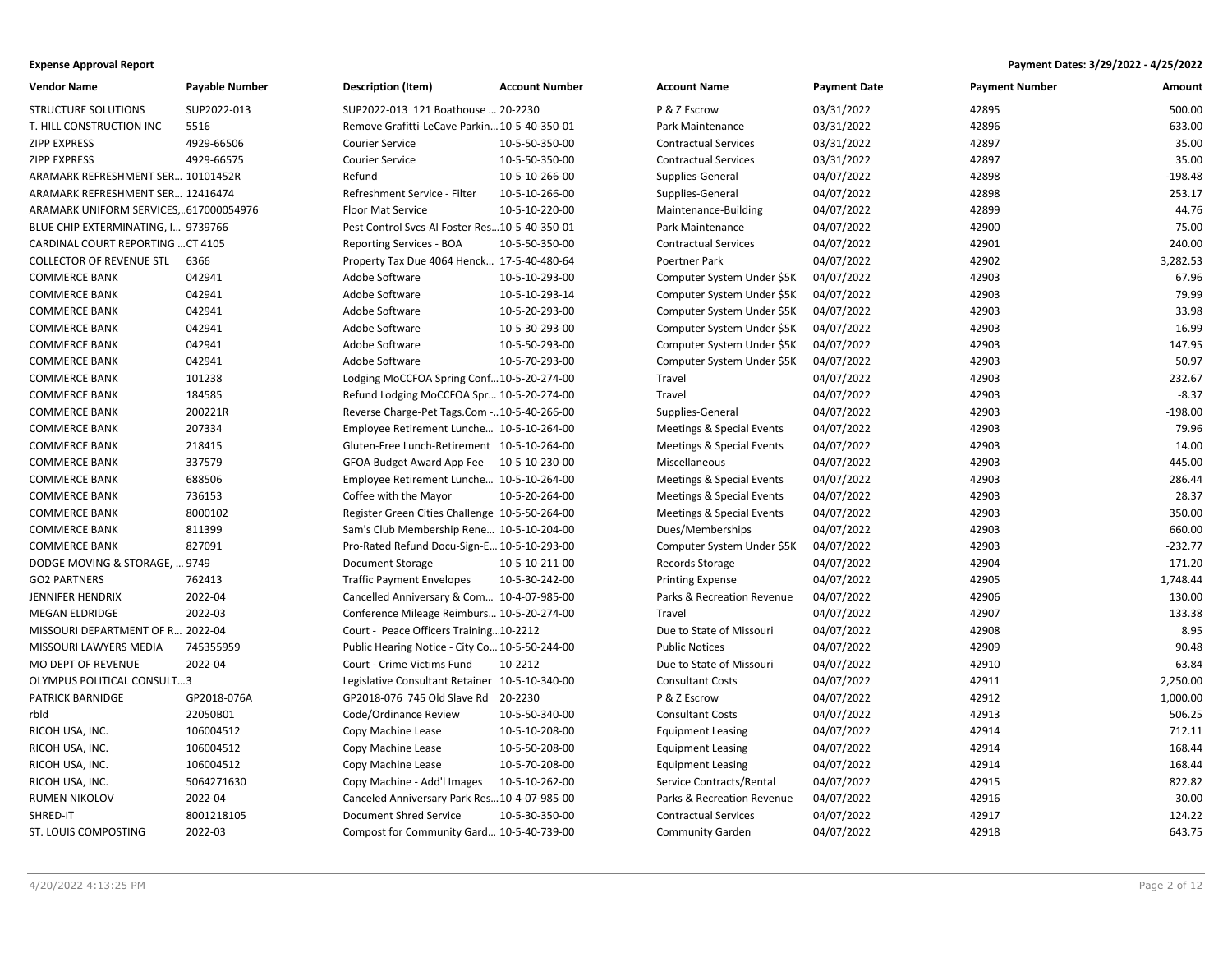| <b>Vendor Name</b>                    | <b>Payable Number</b> | Description (Item)                             | <b>Account Number</b> | <b>Account Name</b>                     | <b>Payment Date</b> | <b>Payment Number</b> | Amount   |
|---------------------------------------|-----------------------|------------------------------------------------|-----------------------|-----------------------------------------|---------------------|-----------------------|----------|
| SWIFT PRINT COMMUNICATI 000009160     |                       | Lawn & Garden Summit Banner 10-5-10-201-14     |                       | Community Relations - Econ D 04/07/2022 |                     | 42919                 | 185.00   |
| SWIFT PRINT COMMUNICATI 000009366     |                       | Watershed Erosion Retractable10-5-50-740-00    |                       | <b>Planning Commission</b>              | 04/07/2022          | 42919                 | 293.55   |
| TAG CARPENTRY, LLC                    | SUP2020-012A          | SUP2020-012 541 Crown Poin 20-2230             |                       | P & Z Escrow                            | 04/07/2022          | 42920                 | 500.00   |
| THE WALDINGER CORPORATI 6742515-1     |                       | Repair Water Fountain-CP near10-5-40-350-01    |                       | Park Maintenance                        | 04/07/2022          | 42921                 | 565.00   |
| TREASURER OF ST LOUIS COU 2022-04     |                       | Court - Domestic Violence Fund 10-2214         |                       | Due to St. Louis County                 | 04/07/2022          | 42922                 | 17.91    |
| WASTE CONNECTIONS OF MIS 3490176W090  |                       | Waste Disposal Service                         | 10-5-50-263-00        | Abatements                              | 04/07/2022          | 42923                 | 75.00    |
| APWA                                  | 826719-2022           | Membership Renewal - Brown 10-5-70-204-00      |                       | Dues/Memberships                        | 04/14/2022          | 42926                 | 222.00   |
| ARAMARK REFRESHMENT SER 12458553      |                       | Refreshment Service                            | 10-5-10-266-00        | Supplies-General                        | 04/14/2022          | 42927                 | 637.79   |
| ARAMARK UNIFORM SERVICES,617000057452 |                       | <b>Floor Mat Service</b>                       | 10-5-10-220-00        | Maintenance-Building                    | 04/14/2022          | 42928                 | 44.98    |
| ASHLEIGH BOOKER                       | 2022-04               | Refund Cancelled Anniversary  10-4-07-985-00   |                       | Parks & Recreation Revenue              | 04/14/2022          | 42929                 | 30.00    |
| <b>BALLWIN SINCLAIR AUTO</b>          | 033771                | City Vehicle Maintenance                       | 10-5-70-224-00        | Maintenance-Vehicles                    | 04/14/2022          | 42930                 | 65.20    |
| BALLWIN SINCLAIR AUTO                 | 033806                | City Vehicle Maintenance                       | 10-5-50-224-00        | Maintenance-Vehicles                    | 04/14/2022          | 42930                 | 85.90    |
| <b>BRUCE TOULMIN</b>                  | 2022-04               | Replacemt Ck-Refund 2020 Art10-4-07-985-00     |                       | Parks & Recreation Revenue              | 04/14/2022          | 42931                 | 25.00    |
| CHRISTOPHER BENIGNO                   | 2022-04               | Refund Cancelled Community  10-4-07-985-00     |                       | Parks & Recreation Revenue              | 04/14/2022          | 42932                 | 100.00   |
| ELIA M. ELLIS, LLC                    | 17271                 | Enclaves Easement for Ped Bri 17-5-40-480-65   |                       | Pedestrian Brdg @ Manors of  04/14/2022 |                     | 42933                 | 497.25   |
| ELIA M. ELLIS, LLC                    | 17371                 | Enclaves Easement for Ped Bri 17-5-40-480-65   |                       | Pedestrian Brdg @ Manors of  04/14/2022 |                     | 42933                 | 147.50   |
| ELIA M. ELLIS, LLC                    | 17479                 | Enclaves Easement for Ped Bri 17-5-40-480-65   |                       | Pedestrian Brdg @ Manors of  04/14/2022 |                     | 42933                 | 242.95   |
| ELIA M. ELLIS, LLC                    | 17564                 | Enclaves Easement for Ped Bri 17-5-40-480-65   |                       | Pedestrian Brdg @ Manors of  04/14/2022 |                     | 42933                 | 59.00    |
| EXXONMOBIL BUSINESS                   | 7187859210156583204   | City Vehicle Fuel                              | 10-5-40-224-00        | Maintenance-Vehicles                    | 04/14/2022          | 42934                 | 71.79    |
| EXXONMOBIL BUSINESS                   | 7187859210156583204   | City Vehicle Fuel                              | 10-5-50-224-00        | Maintenance-Vehicles                    | 04/14/2022          | 42934                 | 382.99   |
| EXXONMOBIL BUSINESS                   | 7187859210156583204   | City Vehicle Fuel                              | 10-5-70-224-00        | Maintenance-Vehicles                    | 04/14/2022          | 42934                 | 640.21   |
| <b>GATEWAY REGION YMCA</b>            | CM10761               | <b>Wellness Membership</b>                     | 10-5-10-204-00        | Dues/Memberships                        | 04/14/2022          | 42935                 | 35.00    |
| GOVERNMENT FINANCE OFFIC 2021         |                       | Replacement Ck - Renew Me                      | 10-5-10-204-00        | Dues/Memberships                        | 04/14/2022          | 42936                 | 50.00    |
| INTEGRATED FACILITY SERVICES 60020954 |                       | Annual Service Agreement                       | 10-5-10-220-00        | Maintenance-Building                    | 04/14/2022          | 42937                 | 1,770.75 |
| <b>KRISTINA ASHWORTH</b>              | 2022-04               | Cancelled Anniversary Park Re 10-4-07-985-00   |                       | Parks & Recreation Revenue              | 04/14/2022          | 42938                 | 30.00    |
| MISSOURI AMERICAN WATER               | 2022-04               | Replacement Ck-Overpaymt fo10-4-07-980-00      |                       | Other Income                            | 04/14/2022          | 42939                 | 20.00    |
| MISSOURI ONE CALL SYSTEM,  2031122    |                       | Locate Requests                                | 10-5-70-276-00        | Traffic Signals/Street Lights           | 04/14/2022          | 42940                 | 195.00   |
| rbld                                  | 22050C01              | Code/Ordinance Review - Engi 10-5-50-340-00    |                       | <b>Consultant Costs</b>                 | 04/14/2022          | 42941                 | 506.25   |
| RICK SELVA & VICTORIA LEE S 2022-04   |                       | Replacemt Ck-Easement-Eathe17-5-70-470-05      |                       | Eatherton Rd Bridge #3-110 R 04/14/2022 |                     | 42942                 | 600.00   |
| RICOH USA, INC.                       | 1092132055            | Copy Machine - Print Cartridges 10-5-50-268-00 |                       | Supplies-Office                         | 04/14/2022          | 42943                 | 66.50    |
| RICOH USA, INC.                       | 1092132055            | Copy Machine - Print Cartridges 10-5-70-268-00 |                       | Supplies-Office                         | 04/14/2022          | 42943                 | 66.50    |
| ST LOUIS COUNTY TREASURER 142591      |                       | Court - Prisoner Housing                       | 10-5-30-243-00        | Prisoner Expense                        | 04/14/2022          | 42944                 | 60.00    |
| STAPLES BUSINESS ADVANTA 8065792649   |                       | <b>Office &amp; General Supplies</b>           | 10-5-10-266-00        | Supplies-General                        | 04/14/2022          | 42945                 | 102.59   |
| STAPLES BUSINESS ADVANTA 8065792649   |                       | <b>Office &amp; General Supplies</b>           | 10-5-10-268-00        | Supplies-Office                         | 04/14/2022          | 42945                 | 132.55   |
| STAPLES BUSINESS ADVANTA 8065792649   |                       | Office & General Supplies                      | 10-5-20-268-00        | Supplies-Office                         | 04/14/2022          | 42945                 | 26.15    |
| STAPLES BUSINESS ADVANTA 8065792649   |                       | <b>Office &amp; General Supplies</b>           | 10-5-50-268-00        | Supplies-Office                         | 04/14/2022          | 42945                 | 89.60    |
| THE WALDINGER CORPORATI 6758770-1     |                       | De-Winterize Community Park 10-5-40-350-01     |                       | Park Maintenance                        | 04/14/2022          | 42946                 | 124.00   |
| THE WALDINGER CORPORATI 6758779-1     |                       | De-Winterize Al Foster Trailhe 10-5-40-350-01  |                       | Park Maintenance                        | 04/14/2022          | 42946                 | 496.00   |
| THE WALDINGER CORPORATI 6758781-1     |                       | De-Winterize Anniversary Park 10-5-40-350-01   |                       | Park Maintenance                        | 04/14/2022          | 42946                 | 316.00   |
| THE WALDINGER CORPORATI 6758782-1     |                       | De-Winterize Old Pond School 10-5-40-350-01    |                       | Park Maintenance                        | 04/14/2022          | 42946                 | 156.00   |
| THE WALDINGER CORPORATI 6758783-1     |                       | De-Winterize Green Pines Park 10-5-40-350-01   |                       | Park Maintenance                        | 04/14/2022          | 42946                 | 272.00   |
| THROTTLENET INC.                      | 92260                 | <b>IT Contractual Services</b>                 | 10-5-10-350-00        | <b>Contractual Services</b>             | 04/14/2022          | 42947                 | 4,130.50 |
| VICTORIA LEE SMITH                    | 2022-04               | Replacemt Ck-Easement Eathe 17-5-70-470-05     |                       | Eatherton Rd Bridge #3-110 R 04/14/2022 |                     | 42948                 | 1,700.00 |
| WINDSTREAM                            | 74685164              | <b>Phone Service</b>                           | 10-5-10-282-00        | Utilities-Telephone                     | 04/14/2022          | 42949                 | 184.61   |
|                                       |                       |                                                |                       |                                         |                     |                       |          |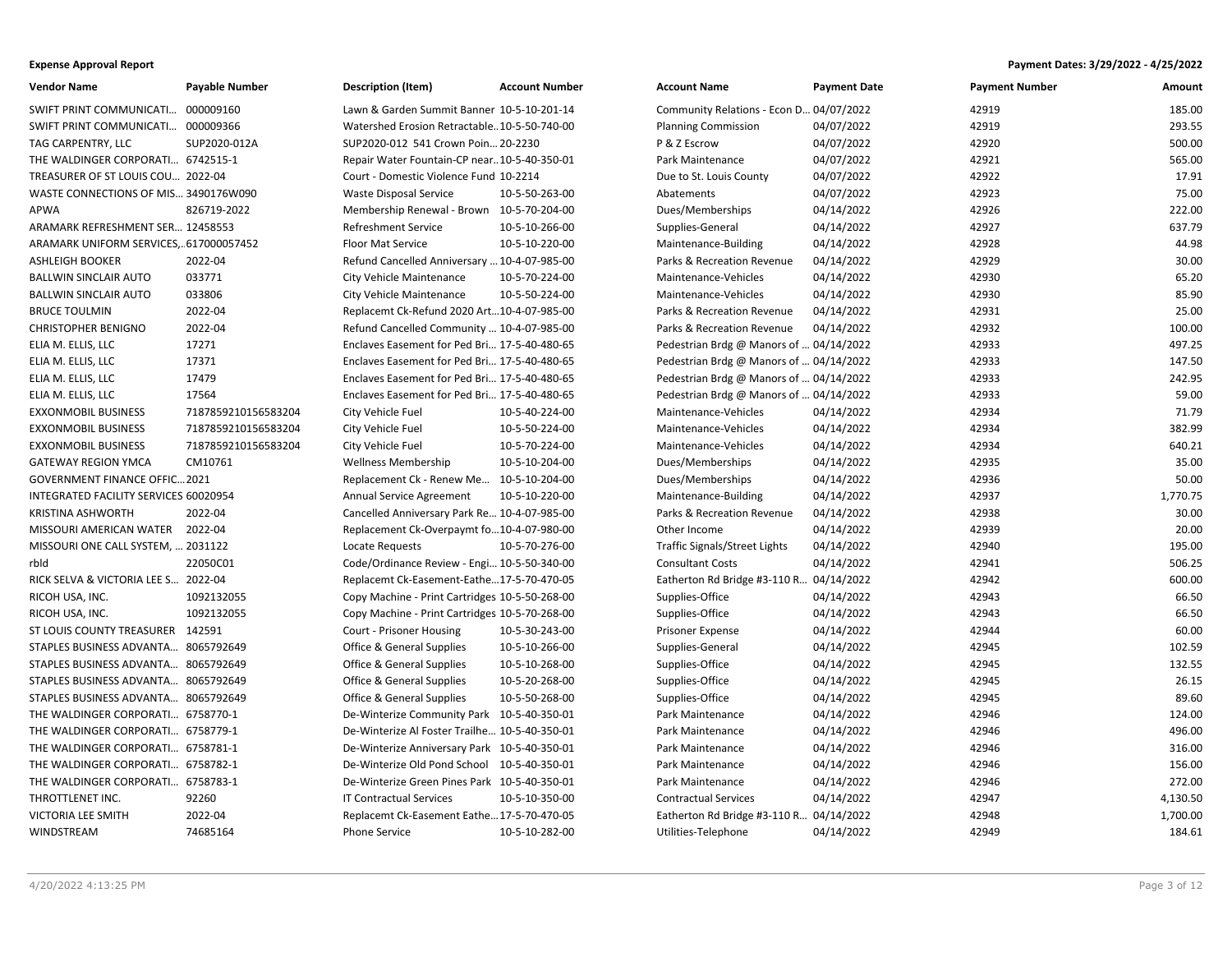| Vendor Name                           | <b>Payable Number</b> | <b>Description (Item)</b>                      | <b>Account Number</b> | <b>Account Name</b>                      | <b>Payment Date</b> | <b>Payment Number</b> | Amount    |
|---------------------------------------|-----------------------|------------------------------------------------|-----------------------|------------------------------------------|---------------------|-----------------------|-----------|
| WINDSTREAM                            | 74685164              | <b>Phone Service</b>                           | 10-5-10-282-14        | Utilities - Telephone                    | 04/14/2022          | 42949                 | 36.92     |
| WINDSTREAM                            | 74685164              | <b>Phone Service</b>                           | 10-5-20-282-00        | Utilities-Telephone                      | 04/14/2022          | 42949                 | 73.84     |
| WINDSTREAM                            | 74685164              | <b>Phone Service</b>                           | 10-5-30-282-00        | Utilities-Telephone                      | 04/14/2022          | 42949                 | 92.30     |
| WINDSTREAM                            | 74685164              | Phone Service                                  | 10-5-40-282-00        | Utilities-Telephone                      | 04/14/2022          | 42949                 | 73.84     |
| WINDSTREAM                            | 74685164              | <b>Phone Service</b>                           | 10-5-50-282-00        | Utilities-Telephone                      | 04/14/2022          | 42949                 | 276.91    |
| WINDSTREAM                            | 74685164              | <b>Phone Service</b>                           | 10-5-70-282-00        | Utilities-Telephone                      | 04/14/2022          | 42949                 | 258.46    |
| <b>ZIPP EXPRESS</b>                   | 4929-66724            | <b>Courier Service</b>                         | 10-5-50-230-00        | Miscellaneous                            | 04/14/2022          | 42950                 | 25.10     |
| <b>ZIPP EXPRESS</b>                   | 4929-66724            | <b>Courier Service</b>                         | 10-5-50-350-00        | <b>Contractual Services</b>              | 04/14/2022          | 42950                 | 70.00     |
| AMERICAN CARNIVAL MART                | I-10252821            | Filled Eggs-Spring Egg Drive-Th 10-5-40-269-00 |                       | Supplies - Recreation                    | 04/25/2022          | 42951                 | 2,670.00  |
| ARAMARK UNIFORM SERVICES,617000060484 |                       | Floor Mat Service                              | 10-5-10-220-00        | Maintenance-Building                     | 04/25/2022          | 42952                 | 99.41     |
| <b>BALLWIN SINCLAIR AUTO</b>          | 033821                | City Vehicle Maintenance                       | 10-5-50-224-00        | Maintenance-Vehicles                     | 04/25/2022          | 42953                 | 345.64    |
| <b>BALLWIN SINCLAIR AUTO</b>          | 033822                | City Vehicle Maintenance                       | 10-5-70-224-00        | Maintenance-Vehicles                     | 04/25/2022          | 42953                 | 66.93     |
| CDG ENGINEERS, INC.                   | 0000025445            | Bridge 387 Final Design                        | 17-5-70-470-12        | Bridge #387 (Wild Horse Creek 04/25/2022 |                     | 42954                 | 7,648.07  |
| CLEN INDUSTRIES, INC                  | 31433                 | <b>Traffic Control Signs</b>                   | 18-5-70-490-11        | <b>Traffic Control Signs</b>             | 04/25/2022          | 42955                 | 685.00    |
| CLEN INDUSTRIES, INC                  | 31461                 | <b>Traffic Control Signs</b>                   | 18-5-70-490-11        | <b>Traffic Control Signs</b>             | 04/25/2022          | 42955                 | 287.60    |
| COCHRAN                               | SC7301                | On Call Engineering Services                   | 18-5-70-480-21        | <b>Other Engineering Services</b>        | 04/25/2022          | 42956                 | 4,010.00  |
| <b>COCHRAN</b>                        | SC7327                | Pond Grover Parkway Sidewalk 18-5-70-480-21    |                       | <b>Other Engineering Services</b>        | 04/25/2022          | 42956                 | 1,179.80  |
| CONOYER BROTHERS LANDSC 7352          |                       | Install Shrubs, Grasses, Mulch                 | 10-5-70-350-05        | <b>ROW Landscaping</b>                   | 04/25/2022          | 42957                 | 5,685.75  |
| COSTAR REALTY INFORMATION 45889369-1  |                       | ED-Real Estate Database                        | 10-5-10-340-14        | Consultant Costs - Econ Dev              | 04/25/2022          | 42958                 | 298.69    |
| DAVEY RESOURCE GROUP                  | 916459418             | <b>Treekeeper Subscription</b>                 | 10-5-70-202-00        | <b>Computer Supplies</b>                 | 04/25/2022          | 42959                 | 2,500.00  |
| DELTA DENTAL OF MISSOURI              | 2022-05               | Dental Insurance - May                         | 10-5-10-140-00        | Employee Benefits (125)                  | 04/25/2022          | 42960                 | 294.64    |
| DELTA DENTAL OF MISSOURI              | 2022-05               | Dental Insurance - May                         | 10-5-20-140-00        | Employee Benefits (125)                  | 04/25/2022          | 42960                 | 176.79    |
| DELTA DENTAL OF MISSOURI              | 2022-05               | Dental Insurance - May                         | 10-5-30-140-00        | Employee Benefits (125)                  | 04/25/2022          | 42960                 | 235.70    |
| DELTA DENTAL OF MISSOURI              | 2022-05               | Dental Insurance - May                         | 10-5-40-140-00        | Employee Benefits (125)                  | 04/25/2022          | 42960                 | 185.93    |
| <b>DELTA DENTAL OF MISSOURI</b>       | 2022-05               | Dental Insurance - May                         | 10-5-50-140-00        | Employee Benefits (125)                  | 04/25/2022          | 42960                 | 763.02    |
| DELTA DENTAL OF MISSOURI              | 2022-05               | Dental Insurance - May                         | 10-5-70-140-00        | Employee Benefits (125)                  | 04/25/2022          | 42960                 | 1,072.38  |
| <b>DELTA VISION</b>                   | 2022-05               | <b>Voluntary Vision Insurance</b>              | 10-2050               | Employee W/holding Payable               | 04/25/2022          | 42961                 | 104.70    |
| <b>ELLSWORTH INDUSTRIES</b>           | INV-11918             | Animal Removal                                 | 10-5-70-350-01        | <b>ROW Animal Removal</b>                | 04/25/2022          | 42962                 | 1,300.00  |
| FONTANA CONTRACTING, INC. 20747       |                       | Crack & Joint Sealing                          | 18-5-70-490-08        | Joint & Crack Sealing                    | 04/25/2022          | 42963                 | 60,268.00 |
| GAEHLE CONTRACTING INC.               | 15579                 | Clean Out Trash Containers                     | 10-5-40-350-01        | Park Maintenance                         | 04/25/2022          | 42964                 | 945.00    |
| GAEHLE CONTRACTING INC.               | 15580                 | <b>Traffic Control Signs</b>                   | 18-5-70-490-11        | <b>Traffic Control Signs</b>             | 04/25/2022          | 42964                 | 280.00    |
| GAEHLE CONTRACTING INC.               | 15582                 | Clean Culvert-Orrville/Eathert 10-5-70-350-42  |                       | Storm Water-Culvert Cleaning             | 04/25/2022          | 42964                 | 223.50    |
| <b>GAEHLE CONTRACTING INC.</b>        | 15583                 | Mulch AP                                       | 10-5-40-350-01        | Park Maintenance                         | 04/25/2022          | 42964                 | 2,328.78  |
| GAEHLE CONTRACTING INC.               | 15584                 | Mulch CP                                       | 10-5-40-350-01        | Park Maintenance                         | 04/25/2022          | 42964                 | 2,994.98  |
| GAEHLE CONTRACTING INC.               | 15585                 | Put Up Tent-Lawn & Garden S 10-5-10-201-14     |                       | Community Relations - Econ D 04/25/2022  |                     | 42964                 | 826.00    |
| <b>GAEHLE CONTRACTING INC.</b>        | 15586                 | Mulch CP                                       | 10-5-40-350-01        | Park Maintenance                         | 04/25/2022          | 42964                 | 2,046.39  |
| <b>GAEHLE CONTRACTING INC.</b>        | 15587                 | Trim Bushes - Glencoe                          | 10-5-40-350-01        | Park Maintenance                         | 04/25/2022          | 42964                 | 210.00    |
| GAEHLE CONTRACTING INC.               | 15588                 | Clr Trail/Fix Handblower-CP                    | 10-5-40-350-01        | Park Maintenance                         | 04/25/2022          | 42964                 | 160.00    |
| GAEHLE CONTRACTING INC.               | 15589                 | <b>Traffic Control Signs</b>                   | 18-5-70-490-11        | <b>Traffic Control Signs</b>             | 04/25/2022          | 42964                 | 140.00    |
| <b>GAEHLE CONTRACTING INC.</b>        | 15590                 | Take Down Tent-Lawn & Gard 10-5-10-201-14      |                       | Community Relations - Econ D 04/25/2022  |                     | 42964                 | 942.00    |
| GAEHLE CONTRACTING INC.               | 15591                 | Clean CP                                       | 10-5-40-350-01        | Park Maintenance                         | 04/25/2022          | 42964                 | 320.00    |
| GAEHLE CONTRACTING INC.               | 15592                 | Clean Out Trash Containers                     | 10-5-40-350-01        | Park Maintenance                         | 04/25/2022          | 42964                 | 875.00    |
| <b>GAEHLE CONTRACTING INC.</b>        | 15593                 | Clear Tree Off RockHollow Trl                  | 10-5-40-350-01        | Park Maintenance                         | 04/25/2022          | 42964                 | 654.00    |
| GAEHLE CONTRACTING INC.               | 15594                 | <b>Traffic Control Signs</b>                   | 18-5-70-490-11        | <b>Traffic Control Signs</b>             | 04/25/2022          | 42964                 | 85.00     |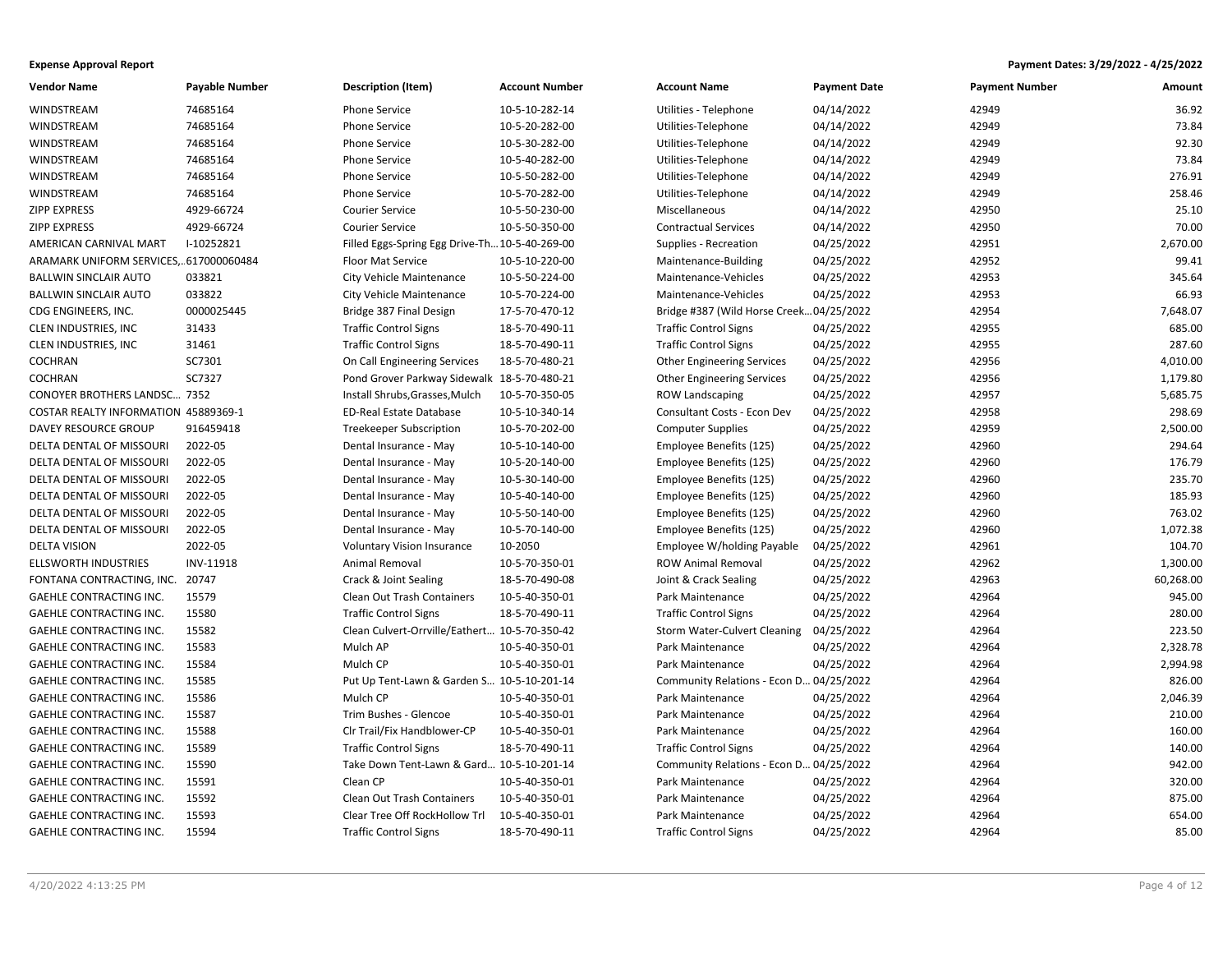| <b>Vendor Name</b>             | <b>Payable Number</b> | <b>Description (Item)</b>                      | <b>Account Number</b> | <b>Account Name</b>                      | <b>Payment Date</b> | <b>Payment Number</b> | Amount   |
|--------------------------------|-----------------------|------------------------------------------------|-----------------------|------------------------------------------|---------------------|-----------------------|----------|
| GAEHLE CONTRACTING INC.        | 15595                 | Plywood on Doors/Windows-B10-5-40-350-01       |                       | Park Maintenance                         | 04/25/2022          | 42964                 | 900.75   |
| GAEHLE CONTRACTING INC.        | 15596                 | Tree Removal- Hardt Rd                         | 10-5-70-350-06        | <b>ROW Tree Removal</b>                  | 04/25/2022          | 42964                 | 654.00   |
| GAEHLE CONTRACTING INC.        | 15597                 | Remove Branch - Valley/Strec 10-5-70-350-06    |                       | <b>ROW Tree Removal</b>                  | 04/25/2022          | 42964                 | 231.00   |
| GAEHLE CONTRACTING INC.        | 15598                 | <b>Asphalt Patching</b>                        | 18-5-70-490-07        | Asphalt Patching                         | 04/25/2022          | 42964                 | 1,078.00 |
| GAEHLE CONTRACTING INC.        | 15599                 | <b>Roadside Mowing</b>                         | 10-5-70-350-02        | <b>ROW Roadside Mowing</b>               | 04/25/2022          | 42964                 | 1,869.00 |
| GAEHLE CONTRACTING INC.        | 15600                 | Clean CP                                       | 10-5-40-350-01        | Park Maintenance                         | 04/25/2022          | 42964                 | 320.00   |
| GAEHLE CONTRACTING INC.        | 15601                 | Mulch OPS                                      | 10-5-40-350-01        | Park Maintenance                         | 04/25/2022          | 42964                 | 733.80   |
| GAEHLE CONTRACTING INC.        | 15602                 | Mulch Glencoe Park                             | 10-5-40-350-01        | Park Maintenance                         | 04/25/2022          | 42964                 | 770.73   |
| <b>GAEHLE CONTRACTING INC.</b> | 15603                 | Clean Out Trash Containers                     | 10-5-40-350-01        | Park Maintenance                         | 04/25/2022          | 42964                 | 955.00   |
| GAEHLE CONTRACTING INC.        | 15605                 | Cold Patch Center Ave                          | 10-5-50-263-00        | Abatements                               | 04/25/2022          | 42964                 | 693.00   |
| GAEHLE CONTRACTING INC.        | 15606                 | Cold Patch Westhampton                         | 18-5-70-490-07        | Asphalt Patching                         | 04/25/2022          | 42964                 | 539.00   |
| GAEHLE CONTRACTING INC.        | 15607                 | Replace Curb - Bay Harbour                     | 10-5-70-350-09        | Miscellaneous ROW                        | 04/25/2022          | 42964                 | 821.44   |
| GAEHLE CONTRACTING INC.        | 15608                 | Cold Patch McBride Pointe                      | 18-5-70-490-07        | <b>Asphalt Patching</b>                  | 04/25/2022          | 42964                 | 616.00   |
| GAEHLE CONTRACTING INC.        | 15609                 | Mulch Glencoe Park                             | 10-5-40-350-01        | Park Maintenance                         | 04/25/2022          | 42964                 | 1,158.08 |
| GAEHLE CONTRACTING INC.        | 15610                 | Mulch Al Foster Trail                          | 10-5-40-350-01        | Park Maintenance                         | 04/25/2022          | 42964                 | 441.62   |
| GAEHLE CONTRACTING INC.        | 15611                 | <b>Traffic Control Signs</b>                   | 18-5-70-490-11        | <b>Traffic Control Signs</b>             | 04/25/2022          | 42964                 | 55.00    |
| GAEHLE CONTRACTING INC.        | 15612                 | Install Tubes of Sand-Communi 10-5-40-739-00   |                       | <b>Community Garden</b>                  | 04/25/2022          | 42964                 | 147.89   |
| GAEHLE CONTRACTING INC.        | 15613                 | Fix Fence - Al Foster Trail                    | 10-5-40-350-01        | Park Maintenance                         | 04/25/2022          | 42964                 | 474.60   |
| GAEHLE CONTRACTING INC.        | 15614                 | <b>Traffic Control Signs</b>                   | 18-5-70-490-11        | <b>Traffic Control Signs</b>             | 04/25/2022          | 42964                 | 55.00    |
| GAEHLE CONTRACTING INC.        | 15615                 | PickUp Trash Bags-CP                           | 10-5-40-350-01        | Park Maintenance                         | 04/25/2022          | 42964                 | 80.00    |
| GAEHLE CONTRACTING INC.        | 15616                 | Fill Water Tank-Al Foster Restr 10-5-40-350-01 |                       | Park Maintenance                         | 04/25/2022          | 42964                 | 225.00   |
| GAEHLE CONTRACTING INC.        | 15617                 | Mulch Green Pines Park                         | 10-5-40-350-01        | Park Maintenance                         | 04/25/2022          | 42964                 | 1,281.29 |
| GAEHLE CONTRACTING INC.        | 15618                 | Mulch Al Foster Trail                          | 10-5-40-350-01        | Park Maintenance                         | 04/25/2022          | 42964                 | 241.13   |
| GAEHLE CONTRACTING INC.        | 15619                 | Mulch Tunnel Trail                             | 10-5-40-350-01        | Park Maintenance                         | 04/25/2022          | 42964                 | 737.26   |
| <b>GAEHLE CONTRACTING INC.</b> | 15620                 | <b>Mulch LaSalle Trail</b>                     | 10-5-40-350-01        | Park Maintenance                         | 04/25/2022          | 42964                 | 2,577.78 |
| GAEHLE CONTRACTING INC.        | 15621                 | Cold Patch Old Manchester                      | 18-5-70-490-07        | <b>Asphalt Patching</b>                  | 04/25/2022          | 42964                 | 149.00   |
| GAEHLE CONTRACTING INC.        | 15622                 | Ck Electric Pole-Rockwood Trail 10-5-40-350-01 |                       | Park Maintenance                         | 04/25/2022          | 42964                 | 80.00    |
| GAEHLE CONTRACTING INC.        | 15623                 | <b>Traffic Control Signs</b>                   | 18-5-70-490-11        | <b>Traffic Control Signs</b>             | 04/25/2022          | 42964                 | 220.00   |
| GAEHLE CONTRACTING INC.        | 15624                 | Clean CP & AP                                  | 10-5-40-350-01        | Park Maintenance                         | 04/25/2022          | 42964                 | 590.00   |
| GAEHLE CONTRACTING INC.        | 15625                 | Clean Culvert-Woods Ave                        | 10-5-70-350-42        | <b>Storm Water-Culvert Cleaning</b>      | 04/25/2022          | 42964                 | 635.00   |
| GAEHLE CONTRACTING INC.        | 15626                 | CleanUp Tree in Creek-CP                       | 10-5-40-350-01        | Park Maintenance                         | 04/25/2022          | 42964                 | 635.00   |
| <b>GAEHLE CONTRACTING INC.</b> | 15627                 | Clean Out Trash Containers                     | 10-5-40-350-01        | Park Maintenance                         | 04/25/2022          | 42964                 | 875.00   |
| GAEHLE CONTRACTING INC.        | 15629                 | Meet Plumber at CP                             | 10-5-40-350-01        | Park Maintenance                         | 04/25/2022          | 42964                 | 80.00    |
| GAEHLE CONTRACTING INC.        | 15630                 | Install Blow Dryer-Women's R 10-5-40-350-01    |                       | Park Maintenance                         | 04/25/2022          | 42964                 | 298.00   |
| GAEHLE CONTRACTING INC.        | 15631                 | Mulch Cambury Ped Bridge                       | 10-5-40-350-01        | Park Maintenance                         | 04/25/2022          | 42964                 | 1,624.33 |
| GAEHLE CONTRACTING INC.        | 15632                 | Mulch Windsor Crest Ped Brid 10-5-40-350-01    |                       | Park Maintenance                         | 04/25/2022          | 42964                 | 272.07   |
| GAEHLE CONTRACTING INC.        | 15633                 | Clean Culvert-Wild Horse Crk                   | 10-5-70-350-42        | Storm Water-Culvert Cleaning             | 04/25/2022          | 42964                 | 528.00   |
| GAEHLE CONTRACTING INC.        | 15634                 | Grass Cut & Trim                               | 10-5-40-350-01        | Park Maintenance                         | 04/25/2022          | 42964                 | 1,650.00 |
| GAEHLE CONTRACTING INC.        | 15636                 | Grass Cut & Trim                               | 10-5-70-350-02        | <b>ROW Roadside Mowing</b>               | 04/25/2022          | 42964                 | 180.00   |
| GAEHLE CONTRACTING INC.        | 15637                 | Grind Sidewalks-Bay Harbour                    | 18-5-70-490-06        | Sidewalk and Trail Maintenanc 04/25/2022 |                     | 42964                 | 1,274.35 |
| GAEHLE CONTRACTING INC.        | 15638                 | Pick-Up Stones Wild Horse/Ce 10-5-50-263-00    |                       | Abatements                               | 04/25/2022          | 42964                 | 807.00   |
| GAEHLE CONTRACTING INC.        | 15639                 | Clean Out Trash Container - CP 10-5-40-350-01  |                       | Park Maintenance                         | 04/25/2022          | 42964                 | 70.00    |
| GAEHLE CONTRACTING INC.        | 15640                 | Clean CP & AP                                  | 10-5-40-350-01        | Park Maintenance                         | 04/25/2022          | 42964                 | 590.00   |
| GAEHLE CONTRACTING INC.        | 15641                 | Grass Cut & Trim                               | 10-5-40-350-01        | Park Maintenance                         | 04/25/2022          | 42964                 | 1,020.00 |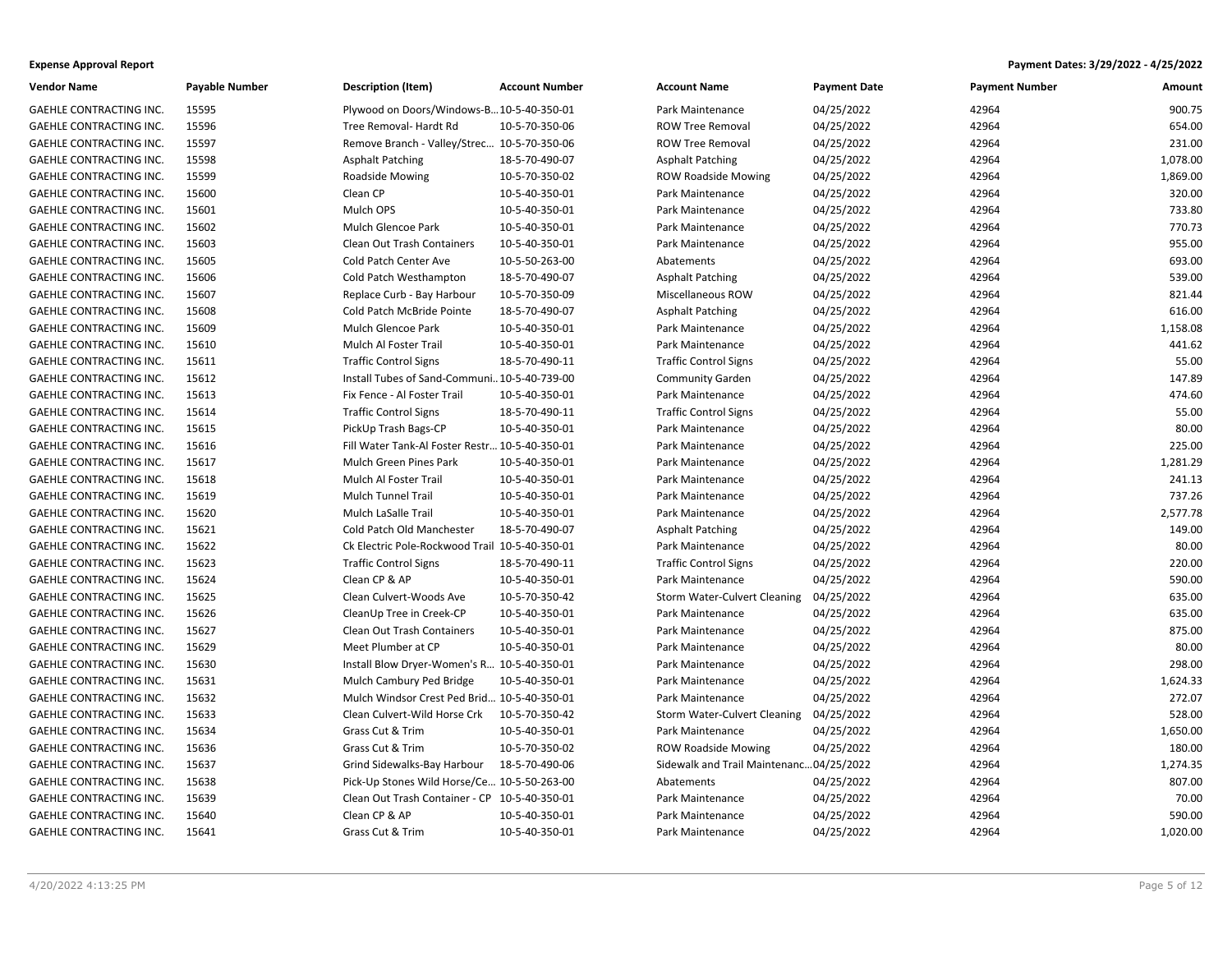| <b>Vendor Name</b>                 | <b>Payable Number</b> | <b>Description (Item)</b>                     | <b>Account Number</b> | <b>Account Name</b>                       | <b>Payment Date</b> | <b>Payment Number</b> | <b>Amount</b> |
|------------------------------------|-----------------------|-----------------------------------------------|-----------------------|-------------------------------------------|---------------------|-----------------------|---------------|
| <b>GAEHLE CONTRACTING INC.</b>     | 15642                 | Repair Water Fountain-AP                      | 10-5-40-350-01        | Park Maintenance                          | 04/25/2022          | 42964                 | 120.00        |
| GO GREEN LAWN & LANDSCA 10051      |                       | Snow Plow/Salt Truck                          | 10-5-70-350-31        | Snow and Salt Removal                     | 04/25/2022          | 42968                 | 3,125.00      |
| GO GREEN LAWN & LANDSCA 10056      |                       | <b>ROW Landscaping</b>                        | 10-5-70-350-05        | <b>ROW Landscaping</b>                    | 04/25/2022          | 42968                 | 34,922.60     |
| <b>HAMILTON WEBER LLC</b>          | 100031                | Legal - General                               | 10-5-10-310-00        | <b>Attorney Fees</b>                      | 04/25/2022          | 42969                 | 3,113.48      |
| <b>HAMILTON WEBER LLC</b>          | 1000323               | Legal - Agreements                            | 10-5-10-310-00        | <b>Attorney Fees</b>                      | 04/25/2022          | 42969                 | 296.00        |
| HAMILTON WEBER LLC                 | 100033                | Legal - Claymont Development 10-5-10-315-00   |                       | <b>Litigation Contingencies</b>           | 04/25/2022          | 42969                 | 1,599.75      |
| <b>HAMILTON WEBER LLC</b>          | 100034                | Legal - Services                              | 10-5-10-310-00        | <b>Attorney Fees</b>                      | 04/25/2022          | 42969                 | 9,592.22      |
| <b>HAMILTON WEBER LLC</b>          | 100035                | Legal - Legislation                           | 10-5-10-310-00        | <b>Attorney Fees</b>                      | 04/25/2022          | 42969                 | 1,178.50      |
| <b>HAMILTON WEBER LLC</b>          | 100036                | Legal - Mtg Prep & Attendance 10-5-10-310-00  |                       | <b>Attorney Fees</b>                      | 04/25/2022          | 42969                 | 351.50        |
| <b>HAMILTON WEBER LLC</b>          | 100037                | Legal - Monarch FPD                           | 10-5-10-315-00        | <b>Litigation Contingencies</b>           | 04/25/2022          | 42969                 | 3,402.62      |
| HAMILTON WEBER LLC                 | 100039                | Legal - Real Estate                           | 10-5-10-310-00        | <b>Attorney Fees</b>                      | 04/25/2022          | 42969                 | 716.00        |
| <b>HAMILTON WEBER LLC</b>          | 100040                | Legal - Research                              | 10-5-10-310-00        | <b>Attorney Fees</b>                      | 04/25/2022          | 42969                 | 92.50         |
| <b>HAMILTON WEBER LLC</b>          | 100041                | Legal - Sunshine Requests                     | 10-5-10-310-00        | <b>Attorney Fees</b>                      | 04/25/2022          | 42969                 | 185.00        |
| <b>LAURA PONS</b>                  | 2022-04               | Cancelled Dog Park Membersh10-4-07-988-00     |                       | Dog Park Fees                             | 04/25/2022          | 42970                 | 50.00         |
| LOCHMUELLER GROUP                  | 914729                | Manchester Rd Resurface & Tr 17-5-70-460-28   |                       | Manch Rd Resurf & Traffic Sig             | 04/25/2022          | 42971                 | 7,465.13      |
| M&M CUSTOM CLEANING CO 13996       |                       | Carpet Cleaning - CH & PD                     | 10-5-10-220-00        | Maintenance-Building                      | 04/25/2022          | 42972                 | 2,125.00      |
| <b>MIOVISION</b>                   | 56051                 | <b>Traffic Counts</b>                         | 18-5-70-480-21        | <b>Other Engineering Services</b>         | 04/25/2022          | 42973                 | 1,295.82      |
| MO DEPT OF REVENUE                 | INV0000968            | <b>STATE WITHHOLDING</b>                      | 10-2130               | State Withholding                         | 04/25/2022          | 42974                 | 2,842.00      |
| MO DEPT OF REVENUE                 | INV0000976            | STATE WITHHOLDING                             | 10-2130               | State Withholding                         | 04/25/2022          | 42974                 | 3,338.52      |
| MONUMENTS OF ST. LOUIS             | 2022-04               | Refinish Plaque                               | 17-5-10-500-03        | City Hall Capital Investment              | 04/25/2022          | 42975                 | 1,430.00      |
| N. B. WEST CONTRACTING CO,  11042  |                       | <b>Asphalt Patching</b>                       | 18-5-70-490-07        | <b>Asphalt Patching</b>                   | 04/25/2022          | 42976                 | 409.20        |
| <b>NATALIE MCAVOY</b>              | 2022-04               | Farmer's Market - Initial Paym 10-5-40-736-00 |                       | <b>Farmers Market</b>                     | 04/25/2022          | 42977                 | 2,500.00      |
| <b>NATALIE MCAVOY</b>              | Feb-Mar-Apr-May 2022  | Farmer's Market-Feb, Mar, Apr 10-5-40-736-00  |                       | <b>Farmers Market</b>                     | 04/25/2022          | 42977                 | 5,636.36      |
| OMNI TREE SERVICE, INC.            | 26192                 | <b>Tree Removal</b>                           | 10-5-70-350-06        | <b>ROW Tree Removal</b>                   | 04/25/2022          | 42978                 | 57,887.50     |
| OMNI TREE SERVICE, INC.            | 26193                 | Tree Removal-Rainforest Drive 10-5-50-263-00  |                       | Abatements                                | 04/25/2022          | 42978                 | 877.50        |
| OMNI TREE SERVICE, INC.            | 26194                 | <b>Tree Removal</b>                           | 10-5-70-350-06        | <b>ROW Tree Removal</b>                   | 04/25/2022          | 42978                 | 2,050.00      |
| OMNI TREE SERVICE, INC.            | 26195                 | <b>Tree Removal</b>                           | 10-5-70-350-06        | <b>ROW Tree Removal</b>                   | 04/25/2022          | 42978                 | 390.00        |
| OMNI TREE SERVICE, INC.            | 26196                 | <b>Tree Removal</b>                           | 10-5-70-350-06        | <b>ROW Tree Removal</b>                   | 04/25/2022          | 42978                 | 650.00        |
| OMNI TREE SERVICE, INC.            | 26197                 | <b>Tree Removal</b>                           | 10-5-70-350-06        | <b>ROW Tree Removal</b>                   | 04/25/2022          | 42978                 | 390.00        |
| OMNI TREE SERVICE, INC.            | 26198                 | <b>Tree Removal</b>                           | 10-5-70-350-06        | <b>ROW Tree Removal</b>                   | 04/25/2022          | 42978                 | 260.00        |
| OMNI TREE SERVICE, INC.            | 26199                 | <b>Tree Removal</b>                           | 10-5-70-350-06        | <b>ROW Tree Removal</b>                   | 04/25/2022          | 42978                 | 2,210.00      |
| PRECISION CONCRETE CUTTING 220305  |                       | <b>Sidewalk Cutting</b>                       | 18-5-70-490-06        | Sidewalk and Trail Maintenanc04/25/2022   |                     | 42979                 | 10,000.00     |
| RICOH USA, INC.                    | 5064403279            | Copy Machine - Add'l Images                   | 10-5-10-262-00        | Service Contracts/Rental                  | 04/25/2022          | 42980                 | 520.40        |
| RONYLAL JAMES                      | 2022-04               | Refund Cancelled Community  10-4-07-985-00    |                       | Parks & Recreation Revenue                | 04/25/2022          | 42981                 | 100.00        |
| SPECTRUM BUSINESS                  | 0172781041022         | <b>Business TV</b>                            | 10-5-60-285-00        | <b>Utilities - Cable TV</b>               | 04/25/2022          | 42982                 | 112.34        |
| SPECTRUM BUSINESS                  | 0239606041122         | WiFi                                          | 10-5-10-250-00        | <b>Internet Connection</b>                | 04/25/2022          | 42982                 | 319.98        |
| ST LOUIS COUNTY TREASURER 142600   |                       | 2022 Police Service Contract                  | 10-5-60-350-00        | Contractual Services-Police Co 04/25/2022 |                     | 42983                 | 411,524.25    |
| ST. LOUIS MASTER GARDENER  2022-04 |                       | Speaker on 4/29/2022 - Lands 10-5-40-340-00   |                       | <b>Consultant Costs</b>                   | 04/25/2022          | 42984                 | 50.00         |
| STAPLES BUSINESS ADVANTA 065872521 |                       | Office & General Supplies                     | 10-5-10-266-00        | Supplies-General                          | 04/25/2022          | 42985                 | 206.15        |
| STAPLES BUSINESS ADVANTA 065872521 |                       | <b>Office &amp; General Supplies</b>          | 10-5-10-268-00        | Supplies-Office                           | 04/25/2022          | 42985                 | 155.72        |
| SWIFT PRINT COMMUNICATI 000009369  |                       | Spring 2022 Gazette                           | 10-5-10-345-00        | <b>City Newsletter</b>                    | 04/25/2022          | 42986                 | 11,469.84     |
| SWT DESIGN, INC.                   | 20427                 | <b>Design Services</b>                        | 17-5-40-480-69        | Route 66 Roadside park - Plann04/25/2022  |                     | 42987                 | 709.00        |
| T. HILL CONSTRUCTION INC           | 5518                  | Salt Truck                                    | 10-5-70-350-31        | Snow and Salt Removal                     | 04/25/2022          | 42988                 | 4,350.00      |
| T. HILL CONSTRUCTION INC           | 5520                  | <b>Asphalt Patching</b>                       | 18-5-70-490-07        | <b>Asphalt Patching</b>                   | 04/25/2022          | 42988                 | 15,164.21     |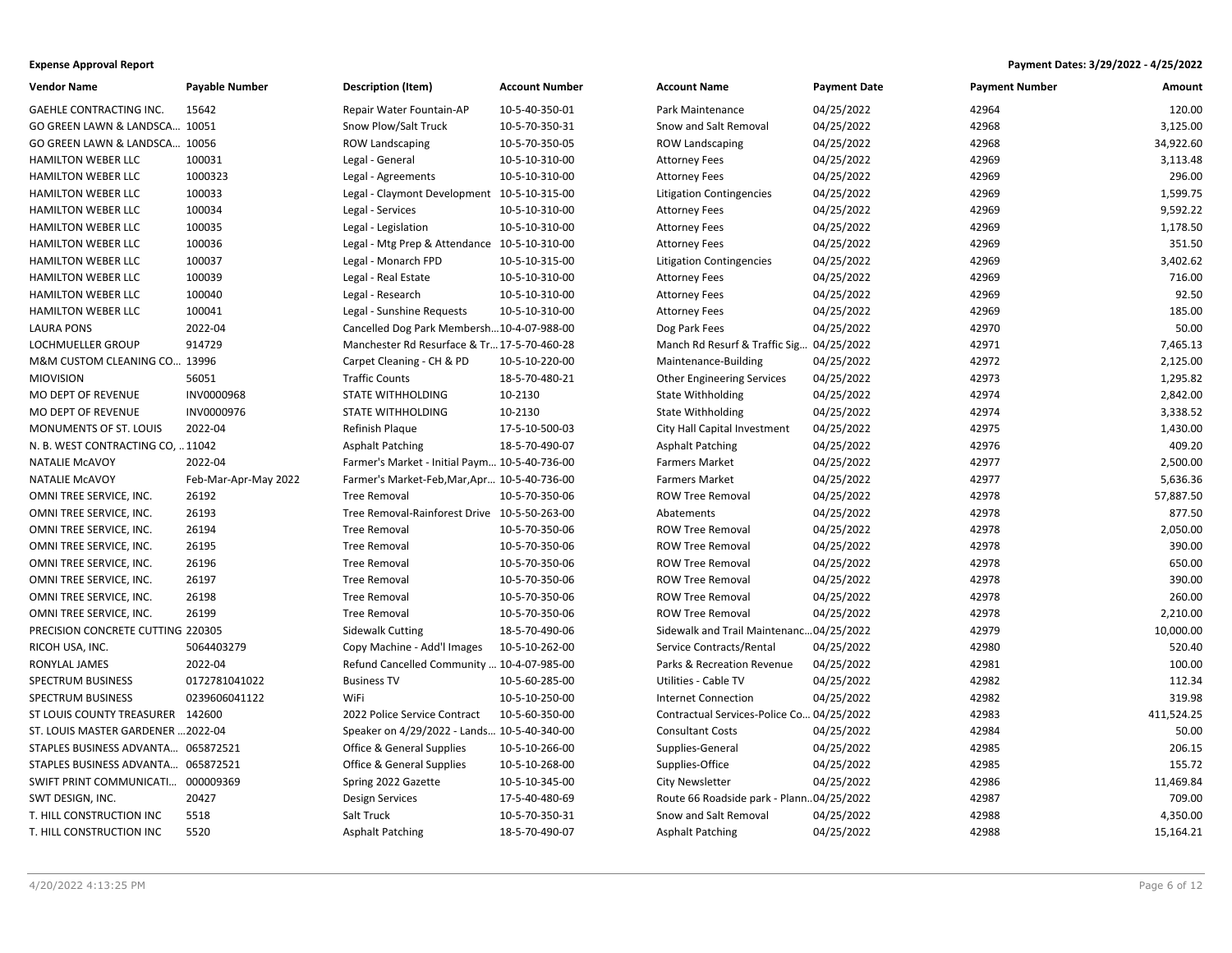| <b>Vendor Name</b>                      | <b>Payable Number</b> | Description (Item)                         | <b>Account Number</b> | <b>Account Name</b>           | <b>Payment Date</b> | <b>Payment Number</b> | Amount      |
|-----------------------------------------|-----------------------|--------------------------------------------|-----------------------|-------------------------------|---------------------|-----------------------|-------------|
| T. HILL CONSTRUCTION INC                | 5526                  | Snow Removal - CH                          | 10-5-10-221-00        | Maintenance - Grounds         | 04/25/2022          | 42988                 | 213.00      |
| T. HILL CONSTRUCTION INC                | 5551                  | <b>Asphalt Patching</b>                    | 18-5-70-490-07        | <b>Asphalt Patching</b>       | 04/25/2022          | 42988                 | 1,443.00    |
| T. HILL CONSTRUCTION INC                | 5552                  | <b>Asphalt Patching</b>                    | 18-5-70-490-07        | <b>Asphalt Patching</b>       | 04/25/2022          | 42988                 | 1,398.00    |
| T. HILL CONSTRUCTION INC                | 5553                  | <b>Asphalt Patching</b>                    | 18-5-70-490-07        | <b>Asphalt Patching</b>       | 04/25/2022          | 42988                 | 4,557.11    |
| T. HILL CONSTRUCTION INC                | 5554                  | <b>Asphalt Patching</b>                    | 18-5-70-490-07        | <b>Asphalt Patching</b>       | 04/25/2022          | 42988                 | 3,894.76    |
| T. HILL CONSTRUCTION INC                | 5555                  | <b>Asphalt Patching</b>                    | 18-5-70-490-07        | Asphalt Patching              | 04/25/2022          | 42988                 | 4,577.36    |
| T. HILL CONSTRUCTION INC                | 5556                  | <b>Asphalt Patching</b>                    | 18-5-70-490-07        | <b>Asphalt Patching</b>       | 04/25/2022          | 42988                 | 4,561.00    |
| TODD WAGNER, PE                         | 2022-001-001          | Development Review-The Rese 17-5-40-490-15 |                       | Watershed Erosion Task Force. | .04/25/2022         | 42989                 | 6,445.92    |
| TSI TECHNOLOGY SOLUTIONS                | 18997                 | Locates                                    | 10-5-70-276-00        | Traffic Signals/Street Lights | 04/25/2022          | 42990                 | 410.00      |
| TSI TECHNOLOGY SOLUTIONS                | 18998                 | Locates                                    | 10-5-70-276-00        | Traffic Signals/Street Lights | 04/25/2022          | 42990                 | 220.00      |
| TSI TECHNOLOGY SOLUTIONS                | 19045                 | Locates                                    | 10-5-70-276-00        | Traffic Signals/Street Lights | 04/25/2022          | 42990                 | 220.00      |
| TSI TECHNOLOGY SOLUTIONS                | 19110                 | Locates                                    | 10-5-70-276-00        | Traffic Signals/Street Lights | 04/25/2022          | 42990                 | 315.00      |
| UNITED HEALTHCARE INSURA 0963-7806-5378 |                       | Healthcare Insurance - May                 | 10-5-10-140-00        | Employee Benefits (125)       | 04/25/2022          | 42991                 | 5,930.75    |
| UNITED HEALTHCARE INSURA 0963-7806-5378 |                       | Healthcare Insurance - May                 | 10-5-20-140-00        | Employee Benefits (125)       | 04/25/2022          | 42991                 | 516.61      |
| UNITED HEALTHCARE INSURA 0963-7806-5378 |                       | Healthcare Insurance - May                 | 10-5-30-140-00        | Employee Benefits (125)       | 04/25/2022          | 42991                 | 2,820.05    |
| UNITED HEALTHCARE INSURA 0963-7806-5378 |                       | Healthcare Insurance - May                 | 10-5-40-140-00        | Employee Benefits (125)       | 04/25/2022          | 42991                 | $-2,553.24$ |
| UNITED HEALTHCARE INSURA 0963-7806-5378 |                       | Healthcare Insurance - May                 | 10-5-50-140-00        | Employee Benefits (125)       | 04/25/2022          | 42991                 | 12,067.24   |
| UNITED HEALTHCARE INSURA 0963-7806-5378 |                       | Healthcare Insurance - May                 | 10-5-70-140-00        | Employee Benefits (125)       | 04/25/2022          | 42991                 | 12,948.10   |
| <b>VERIZON WIRELESS</b>                 | 9903849449            | <b>Cell Phone Service</b>                  | 10-5-10-282-14        | Utilities - Telephone         | 04/25/2022          | 42992                 | 40.53       |
| <b>VERIZON WIRELESS</b>                 | 9903849449            | <b>Cell Phone Service</b>                  | 10-5-20-282-00        | Utilities-Telephone           | 04/25/2022          | 42992                 | 40.53       |
| <b>VERIZON WIRELESS</b>                 | 9903849449            | Cell Phone Service                         | 10-5-40-282-00        | Utilities-Telephone           | 04/25/2022          | 42992                 | $-29.94$    |
| <b>VERIZON WIRELESS</b>                 | 9903849449            | Cell Phone Service                         | 10-5-50-282-00        | Utilities-Telephone           | 04/25/2022          | 42992                 | 250.24      |
| <b>VERIZON WIRELESS</b>                 | 9903849449            | <b>Cell Phone Service</b>                  | 10-5-70-282-00        | Utilities-Telephone           | 04/25/2022          | 42992                 | 303.45      |
| WELLS FARGO VENDOR FINAN 106067772      |                       | Copy Machine Lease                         | 10-5-50-208-00        | <b>Equipment Leasing</b>      | 04/25/2022          | 42993                 | 961.68      |
| WELLS FARGO VENDOR FINAN 106067772      |                       | Copy Machine Lease                         | 10-5-70-208-00        | <b>Equipment Leasing</b>      | 04/25/2022          | 42993                 | 961.67      |
| WESTFALL HAULING, INC.                  | 8298                  | Snow Removal & Salt                        | 10-5-70-350-31        | Snow and Salt Removal         | 04/25/2022          | 42994                 | 29,950.00   |
| WILDWOOD YOGA & WELLNE 2022-04          |                       | Senior Yoga Classes                        | 10-5-40-714-00        | Senior Program                | 04/25/2022          | 42995                 | 1,260.00    |
| <b>ONE AMERICA</b>                      | INV0000980            | 457 DEF COMP                               | 10-2140               | Plan 457 Withholding          | 04/08/2022          | DFT0001307            | 3,038.48    |
| <b>ONE AMERICA</b>                      | INV0000981            | <b>IRA PLAN</b>                            | 10-2050               | Employee W/holding Payable    | 04/08/2022          | DFT0001308            | 487.64      |
| MO MOST                                 | INV0000982            | MO MO\$T Withholding                       | 10-2050               | Employee W/holding Payable    | 04/08/2022          | DFT0001309            | 150.00      |
| <b>EFTPS</b>                            | INV0000985            | FICA CONTRIBUTIONS                         | 10-2120               | Federal/FICA Withholding      | 04/08/2022          | DFT0001310            | 10,530.86   |
| <b>EFTPS</b>                            | INV0000986            | FEDERAL WITHHOLDING                        | 10-2120               | Federal/FICA Withholding      | 04/08/2022          | DFT0001311            | 7,930.11    |
| <b>EFTPS</b>                            | INV0000987            | <b>MEDICARE CONTRIBUTIONS</b>              | 10-2120               | Federal/FICA Withholding      | 04/08/2022          | DFT0001312            | 2,462.82    |
| <b>ONE AMERICA</b>                      | 4/8/22                | Employee 401                               | 10-5-10-144-00        | Pension Expense               | 04/08/2022          | DFT0001313            | 1,239.63    |
| ONE AMERICA                             | 4/8/22                | Employee 401                               | 10-5-20-144-00        | Pension Expense               | 04/08/2022          | DFT0001313            | 326.19      |
| <b>ONE AMERICA</b>                      | 4/8/22                | Employee 401                               | 10-5-30-144-00        | Pension Expense               | 04/08/2022          | DFT0001313            | 357.64      |
| <b>ONE AMERICA</b>                      | 4/8/22                | Employee 401                               | 10-5-40-144-00        | Pension Expense               | 04/08/2022          | DFT0001313            | 161.52      |
| <b>ONE AMERICA</b>                      | 4/8/22                | Employee 401                               | 10-5-50-144-00        | Pension Expense               | 04/08/2022          | DFT0001313            | 1,287.70    |
| <b>ONE AMERICA</b>                      | 4/8/22                | Employee 401                               | 10-5-70-144-00        | Pension Expense               | 04/08/2022          | DFT0001313            | 1,434.38    |
| MISSOURI AMERICAN WATER                 | 03/2022               | MO Am Water Autopayments                   | 10-5-10-284-00        | Utilities-Water               | 03/31/2022          | DFT0001314            | 253.36      |
| MISSOURI AMERICAN WATER                 | 03/2022               | MO Am Water Autopayments                   | 10-5-40-284-00        | Utilities-Water               | 03/31/2022          | DFT0001314            | 922.41      |
| MISSOURI AMERICAN WATER                 | 03/2022               | MO Am Water Autopayments                   | 10-5-70-350-05        | <b>ROW Landscaping</b>        | 03/31/2022          | DFT0001314            | 88.73       |
| METROPOLITAN SEWER DIST.                | 3/2022                | <b>MSD Autopayments</b>                    | 10-5-10-284-00        | Utilities-Water               | 03/31/2022          | DFT0001315            | 105.70      |
| METROPOLITAN SEWER DIST. 3/2022         |                       | <b>MSD Autopayments</b>                    | 10-5-40-284-00        | Utilities-Water               | 03/31/2022          | DFT0001315            | 127.84      |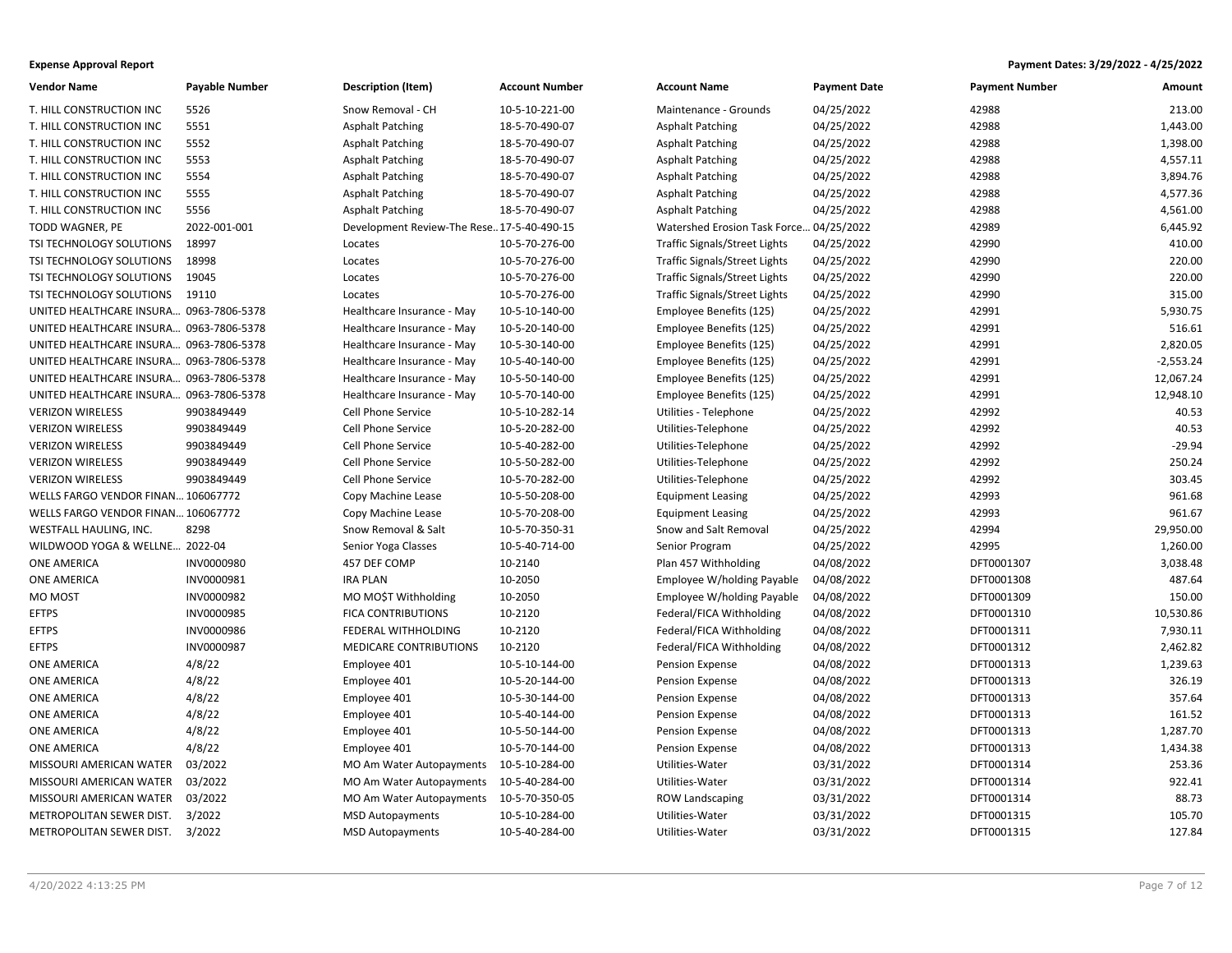| <b>Vendor Name</b>     | <b>Payable Number</b> | <b>Description (Item)</b>     | <b>Account Number</b> | <b>Account Name</b>           | <b>Payment Date</b> | <b>Payment Number</b> | Amount   |
|------------------------|-----------------------|-------------------------------|-----------------------|-------------------------------|---------------------|-----------------------|----------|
| <b>SPIRE</b>           | 03/2022               | Laclede Gas Autopay           | 10-5-10-281-00        | Utilities - Gas               | 03/31/2022          | DFT0001316            | 2,034.08 |
| <b>AMEREN MISSOURI</b> | 03/2022-1             | Ameren Autopayments           | 10-5-10-280-00        | Utilities-Electric            | 03/31/2022          | DFT0001317            | 2,036.61 |
| <b>AMEREN MISSOURI</b> | 03/2022-1             | Ameren Autopayments           | 10-5-40-280-00        | Utilities-Electric            | 03/31/2022          | DFT0001317            | 1,118.00 |
| AMEREN MISSOURI        | 03/2022-1             | Ameren Autopayments           | 10-5-70-276-00        | Traffic Signals/Street Lights | 03/31/2022          | DFT0001317            | 2,302.66 |
| AMEREN MISSOURI        | 03/31/22-2            | Ameren Autopayments           | 10-5-10-280-00        | Utilities-Electric            | 03/31/2022          | DFT0001318            | 2,225.63 |
| <b>AMEREN MISSOURI</b> | 03/31/22-2            | Ameren Autopayments           | 10-5-40-280-00        | Utilities-Electric            | 03/31/2022          | DFT0001318            | 1,420.36 |
| <b>AMEREN MISSOURI</b> | 03/31/22-2            | Ameren Autopayments           | 10-5-70-276-00        | Traffic Signals/Street Lights | 03/31/2022          | DFT0001318            | 2,570.33 |
| <b>ONE AMERICA</b>     | INV0000988            | 457 DEF COMP                  | 10-2140               | Plan 457 Withholding          | 04/22/2022          | DFT0001319            | 3,038.48 |
| <b>ONE AMERICA</b>     | INV0000989            | IRA PLAN                      | 10-2050               | Employee W/holding Payable    | 04/22/2022          | DFT0001320            | 566.74   |
| <b>MO MOST</b>         | INV0000990            | MO MOST Withholding           | 10-2050               | Employee W/holding Payable    | 04/22/2022          | DFT0001321            | 150.00   |
| <b>EFTPS</b>           | INV0000993            | <b>FICA CONTRIBUTIONS</b>     | 10-2120               | Federal/FICA Withholding      | 04/22/2022          | DFT0001322            | 9,209.18 |
| <b>EFTPS</b>           | INV0000994            | FEDERAL WITHHOLDING           | 10-2120               | Federal/FICA Withholding      | 04/22/2022          | DFT0001323            | 7,633.16 |
| <b>EFTPS</b>           | INV0000995            | <b>MEDICARE CONTRIBUTIONS</b> | 10-2120               | Federal/FICA Withholding      | 04/22/2022          | DFT0001324            | 2,153.72 |
| <b>ONE AMERICA</b>     | 4/22/22               | Employee 401                  | 10-5-10-144-00        | Pension Expense               | 04/22/2022          | DFT0001325            | 1,239.62 |
| <b>ONE AMERICA</b>     | 4/22/22               | Employee 401                  | 10-5-20-144-00        | <b>Pension Expense</b>        | 04/22/2022          | DFT0001325            | 326.19   |
| <b>ONE AMERICA</b>     | 4/22/22               | Employee 401                  | 10-5-30-144-00        | Pension Expense               | 04/22/2022          | DFT0001325            | 364.54   |
| <b>ONE AMERICA</b>     | 4/22/22               | Employee 401                  | 10-5-40-144-00        | Pension Expense               | 04/22/2022          | DFT0001325            | 175.07   |
| ONE AMERICA            | 4/22/22               | Employee 401                  | 10-5-50-144-00        | <b>Pension Expense</b>        | 04/22/2022          | DFT0001325            | 1,319.12 |
| <b>ONE AMERICA</b>     | 4/22/22               | Employee 401                  | 10-5-70-144-00        | <b>Pension Expense</b>        | 04/22/2022          | DFT0001325            | 1,434.38 |

**Grand Total: 950,522.94**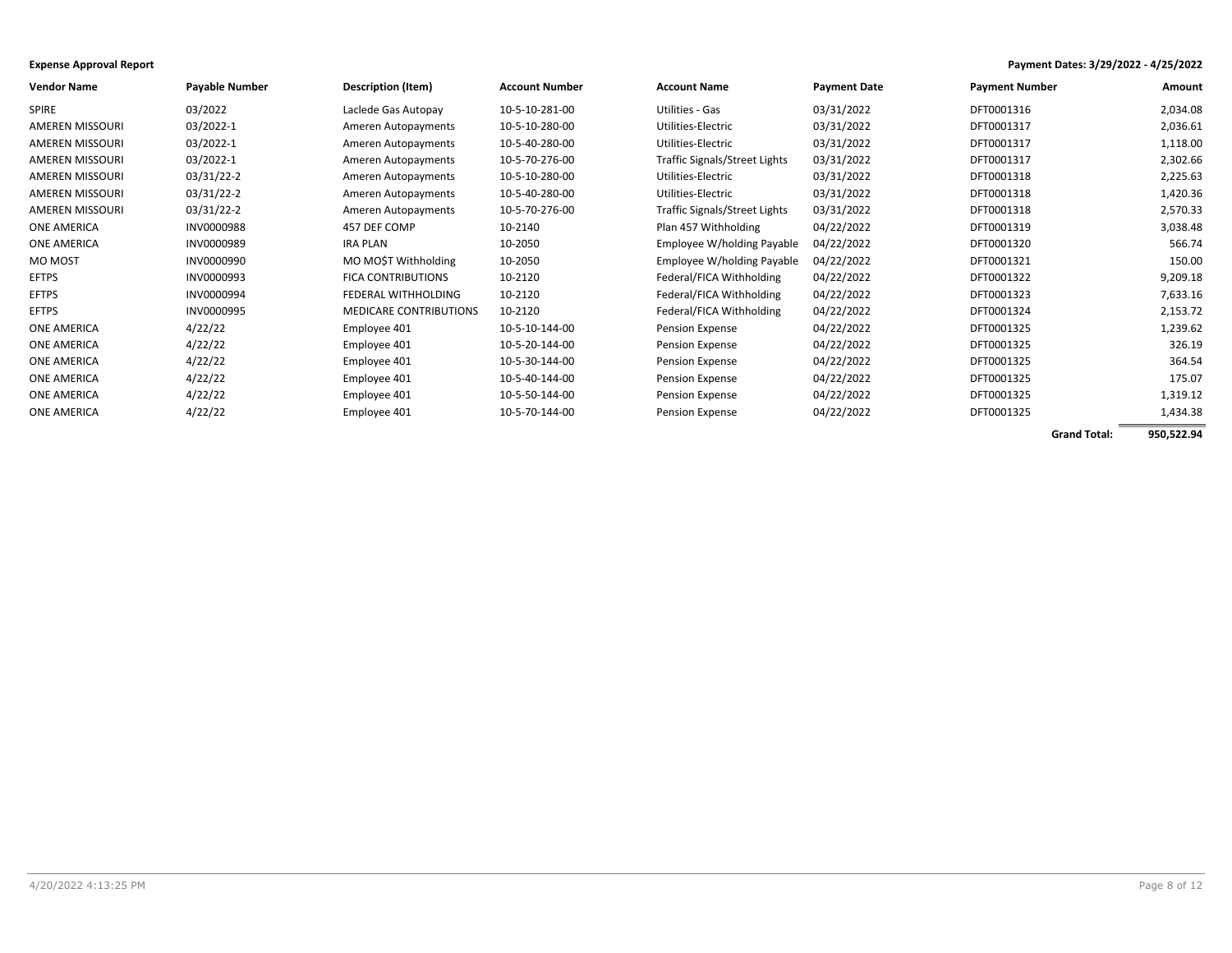# **Fund Summary**

| Fund                          | <b>Payment Amount</b> |
|-------------------------------|-----------------------|
| 10 - GENERAL FUND             | 797,573.38            |
| 17 - CAP. IMP. SALES TAX FUND | 30,227.35             |
| 18 - ROAD & BRIDGE FUND       | 118.222.21            |
| 20 - ESCROW FUND              | 4.500.00              |
| <b>Grand Total:</b>           | 950.522.94            |

# **Account Summary**

| <b>Account Number</b> | <b>Account Name</b>         | <b>Payment Amount</b> |
|-----------------------|-----------------------------|-----------------------|
| 10-2050               | Employee W/holding Pay      | 2,046.77              |
| 10-2120               | Federal/FICA Withholding    | 39,919.85             |
| 10-2130               | <b>State Withholding</b>    | 6,180.52              |
| 10-2140               | Plan 457 Withholding        | 6,076.96              |
| 10-2212               | Due to State of Missouri    | 72.79                 |
| 10-2214               | Due to St. Louis County     | 17.91                 |
| 10-4-07-980-00        | Other Income                | 20.00                 |
| 10-4-07-985-00        | Parks & Recreation Reven    | 445.00                |
| 10-4-07-988-00        | Dog Park Fees               | 50.00                 |
| 10-5-10-140-00        | Employee Benefits (125)     | 6,225.39              |
| 10-5-10-142-00        | Insurance (Life & Disabilit | 271.42                |
| 10-5-10-144-00        | Pension Expense             | 2,479.25              |
| 10-5-10-201-14        | Community Relations - Ec    | 1,953.00              |
| 10-5-10-204-00        | Dues/Memberships            | 745.00                |
| 10-5-10-208-00        | <b>Equipment Leasing</b>    | 712.11                |
| 10-5-10-211-00        | Records Storage             | 171.20                |
| 10-5-10-220-00        | Maintenance-Building        | 5,304.61              |
| 10-5-10-221-00        | Maintenance - Grounds       | 213.00                |
| 10-5-10-230-00        | Miscellaneous               | 445.00                |
| 10-5-10-242-00        | <b>Printing Expense</b>     | 90.48                 |
| 10-5-10-250-00        | <b>Internet Connection</b>  | 319.98                |
| 10-5-10-262-00        | Service Contracts/Rental    | 1,343.22              |
| 10-5-10-264-00        | Meetings & Special Events   | 380.40                |
| 10-5-10-266-00        | Supplies-General            | 1,001.22              |
| 10-5-10-268-00        | Supplies-Office             | 288.27                |
| 10-5-10-280-00        | Utilities-Electric          | 4,262.24              |
| 10-5-10-281-00        | Utilities - Gas             | 2,034.08              |
| 10-5-10-282-00        | Utilities-Telephone         | 184.61                |
| 10-5-10-282-14        | Utilities - Telephone       | 77.45                 |
| 10-5-10-284-00        | Utilities-Water             | 359.06                |
| 10-5-10-293-00        | Computer System Under       | $-164.81$             |
| 10-5-10-293-14        | Computer System Under       | 79.99                 |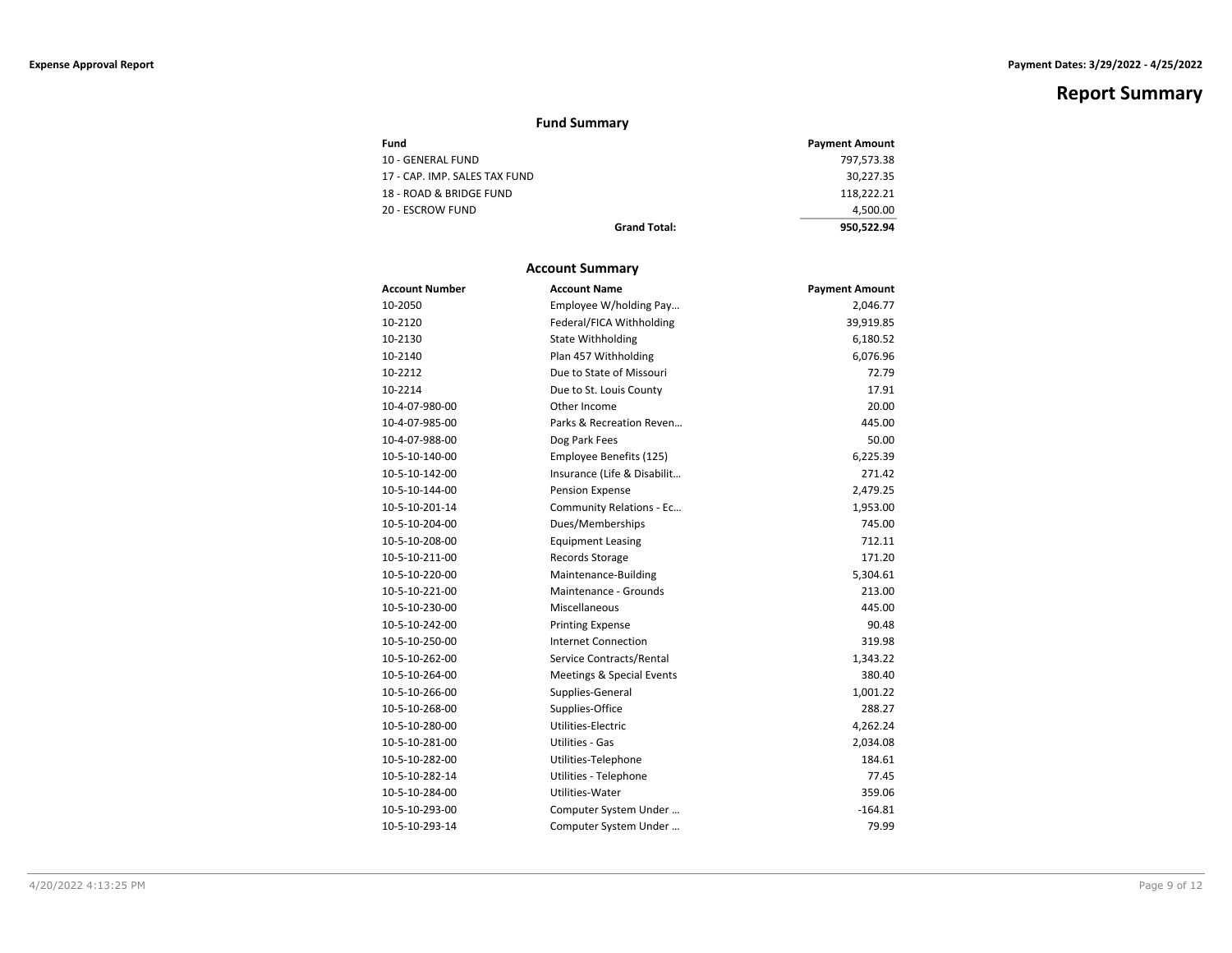### **Account Summary**

| <b>Account Number</b> | <b>Account Name</b>             | <b>Payment Amount</b> |
|-----------------------|---------------------------------|-----------------------|
| 10-5-10-310-00        | <b>Attorney Fees</b>            | 15,525.20             |
| 10-5-10-315-00        | <b>Litigation Contingencies</b> | 5,002.37              |
| 10-5-10-340-00        | <b>Consultant Costs</b>         | 2,250.00              |
| 10-5-10-340-14        | Consultant Costs - Econ D       | 298.69                |
| 10-5-10-345-00        | <b>City Newsletter</b>          | 11,469.84             |
| 10-5-10-350-00        | <b>Contractual Services</b>     | 4,130.50              |
| 10-5-20-140-00        | Employee Benefits (125)         | 693.40                |
| 10-5-20-142-00        | Insurance (Life & Disabilit     | 110.78                |
| 10-5-20-144-00        | Pension Expense                 | 652.38                |
| 10-5-20-264-00        | Meetings & Special Events       | 28.37                 |
| 10-5-20-268-00        | Supplies-Office                 | 26.15                 |
| 10-5-20-274-00        | Travel                          | 357.68                |
| 10-5-20-282-00        | Utilities-Telephone             | 114.37                |
| 10-5-20-293-00        | Computer System Under           | 33.98                 |
| 10-5-30-140-00        | Employee Benefits (125)         | 3,055.75              |
| 10-5-30-142-00        | Insurance (Life & Disabilit     | 121.65                |
| 10-5-30-144-00        | Pension Expense                 | 722.18                |
| 10-5-30-242-00        | <b>Printing Expense</b>         | 1,748.44              |
| 10-5-30-243-00        | Prisoner Expense                | 60.00                 |
| 10-5-30-250-00        | Internet Connection             | 160.00                |
| 10-5-30-282-00        | Utilities-Telephone             | 92.30                 |
| 10-5-30-293-00        | Computer System Under           | 16.99                 |
| 10-5-30-350-00        | <b>Contractual Services</b>     | 124.22                |
| 10-5-40-140-00        | Employee Benefits (125)         | $-2,367.31$           |
| 10-5-40-142-00        | Insurance (Life & Disabilit     | 46.48                 |
| 10-5-40-144-00        | Pension Expense                 | 336.59                |
| 10-5-40-224-00        | Maintenance-Vehicles            | 71.79                 |
| 10-5-40-262-00        | <b>Service Contracts</b>        | 5,440.00              |
| 10-5-40-266-00        | Supplies-General                | $-166.71$             |
| 10-5-40-269-00        | Supplies - Recreation           | 3,375.40              |
| 10-5-40-280-00        | Utilities-Electric              | 2,538.36              |
| 10-5-40-282-00        | Utilities-Telephone             | 43.90                 |
| 10-5-40-284-00        | Utilities-Water                 | 1,050.25              |
| 10-5-40-340-00        | <b>Consultant Costs</b>         | 50.00                 |
| 10-5-40-350-01        | Park Maintenance                | 32,033.16             |
| 10-5-40-714-00        | Senior Program                  | 1,260.00              |
| 10-5-40-736-00        | <b>Farmers Market</b>           | 8,136.36              |
| 10-5-40-739-00        | <b>Community Garden</b>         | 1,217.72              |
| 10-5-50-140-00        | Employee Benefits (125)         | 12,830.26             |
| 10-5-50-142-00        | Insurance (Life & Disabilit     | 399.87                |
| 10-5-50-144-00        | Pension Expense                 | 2,606.82              |
| 10-5-50-208-00        | <b>Equipment Leasing</b>        | 1,130.12              |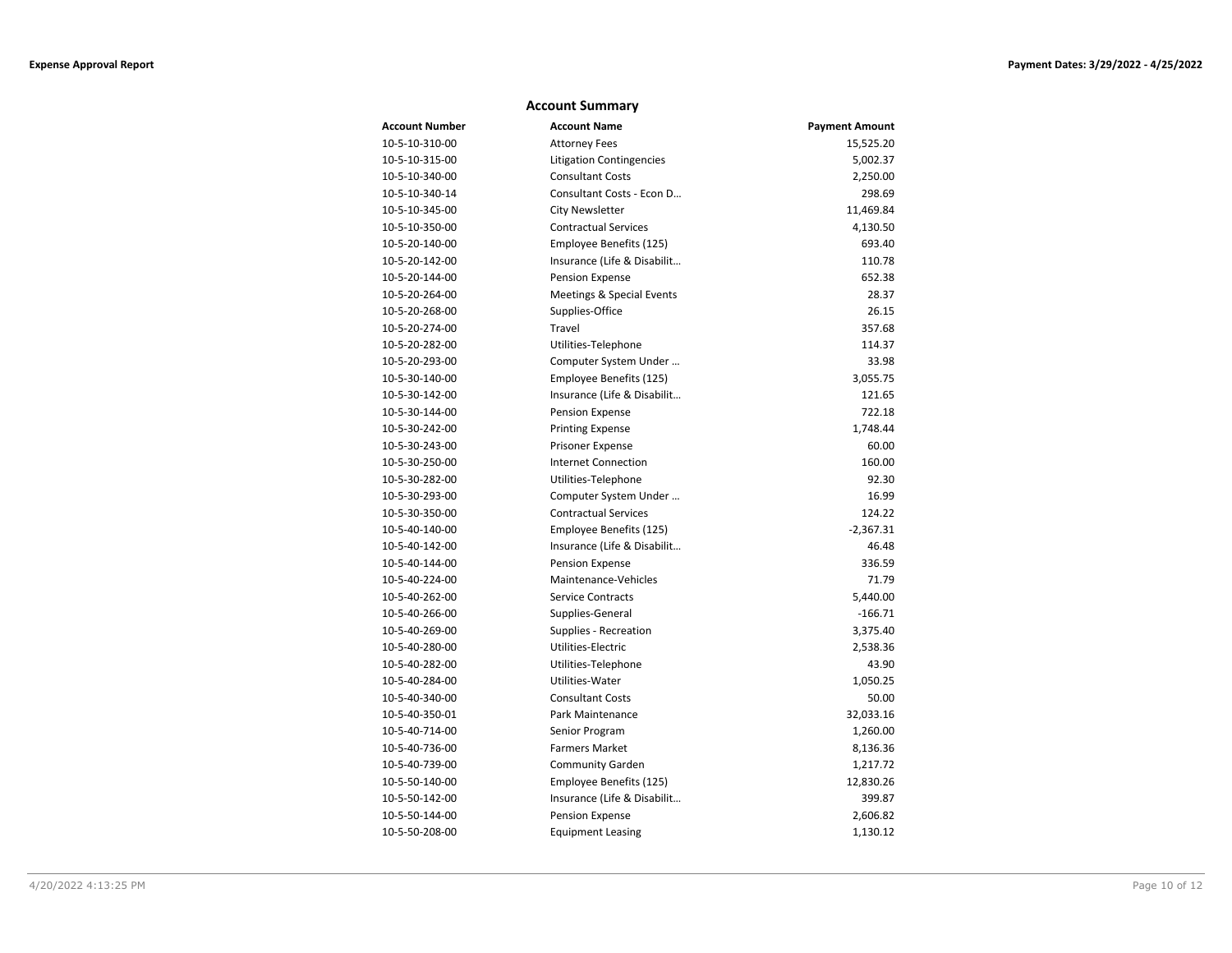# **Account Summary**

| <b>Account Number</b> | <b>Account Name</b>           | <b>Payment Amount</b> |
|-----------------------|-------------------------------|-----------------------|
| 10-5-50-224-00        | Maintenance-Vehicles          | 814.53                |
| 10-5-50-230-00        | Miscellaneous                 | 25.10                 |
| 10-5-50-244-00        | <b>Public Notices</b>         | 351.84                |
| 10-5-50-263-00        | Abatements                    | 2,452.50              |
| 10-5-50-264-00        | Meetings & Special Events     | 350.00                |
| 10-5-50-268-00        | Supplies-Office               | 285.90                |
| 10-5-50-282-00        | Utilities-Telephone           | 527.15                |
| 10-5-50-293-00        | Computer System Under         | 147.95                |
| 10-5-50-340-00        | <b>Consultant Costs</b>       | 1,012.50              |
| 10-5-50-350-00        | <b>Contractual Services</b>   | 1,495.00              |
| 10-5-50-740-00        | <b>Planning Commission</b>    | 293.55                |
| 10-5-60-102-00        | Elected/Appointed Officia     | 207.00                |
| 10-5-60-230-00        | Miscellaneous                 | 180.00                |
| 10-5-60-285-00        | Utilities - Cable TV          | 112.34                |
| 10-5-60-350-00        | Contractual Services-Polic    | 411,524.25            |
| 10-5-70-140-00        | Employee Benefits (125)       | 14,020.48             |
| 10-5-70-142-00        | Insurance (Life & Disabilit   | 393.18                |
| 10-5-70-144-00        | <b>Pension Expense</b>        | 2,868.76              |
| 10-5-70-202-00        | <b>Computer Supplies</b>      | 2,500.00              |
| 10-5-70-204-00        | Dues/Memberships              | 222.00                |
| 10-5-70-208-00        | <b>Equipment Leasing</b>      | 1,130.11              |
| 10-5-70-224-00        | Maintenance-Vehicles          | 772.34                |
| 10-5-70-230-00        | Miscellaneous                 | 8.94                  |
| 10-5-70-268-00        | Supplies-Office               | 196.30                |
| 10-5-70-276-00        | Traffic Signals/Street Lights | 6,232.99              |
| 10-5-70-282-00        | Utilities-Telephone           | 561.91                |
| 10-5-70-293-00        | Computer System Under         | 50.97                 |
| 10-5-70-350-01        | <b>ROW Animal Removal</b>     | 1,300.00              |
| 10-5-70-350-02        | <b>ROW Roadside Mowing</b>    | 2,049.00              |
| 10-5-70-350-05        | <b>ROW Landscaping</b>        | 40,697.08             |
| 10-5-70-350-06        | <b>ROW Tree Removal</b>       | 64,722.50             |
| 10-5-70-350-09        | Miscellaneous ROW             | 821.44                |
| 10-5-70-350-31        | Snow and Salt Removal         | 37,425.00             |
| 10-5-70-350-42        | Storm Water-Culvert Clea      | 1,386.50              |
| 17-5-10-500-03        | City Hall Capital Investme    | 1,430.00              |
| 17-5-40-480-64        | Poertner Park                 | 3,282.53              |
| 17-5-40-480-65        | Pedestrian Brdg @ Manor       | 946.70                |
| 17-5-40-480-69        | Route 66 Roadside park -      | 709.00                |
| 17-5-40-490-15        | Watershed Erosion Task F      | 6,445.92              |
| 17-5-70-460-28        | Manch Rd Resurf & Traffic     | 7,465.13              |
| 17-5-70-470-05        | Eatherton Rd Bridge #3-1      | 2,300.00              |
| 17-5-70-470-12        | Bridge #387 (Wild Horse C     | 7,648.07              |